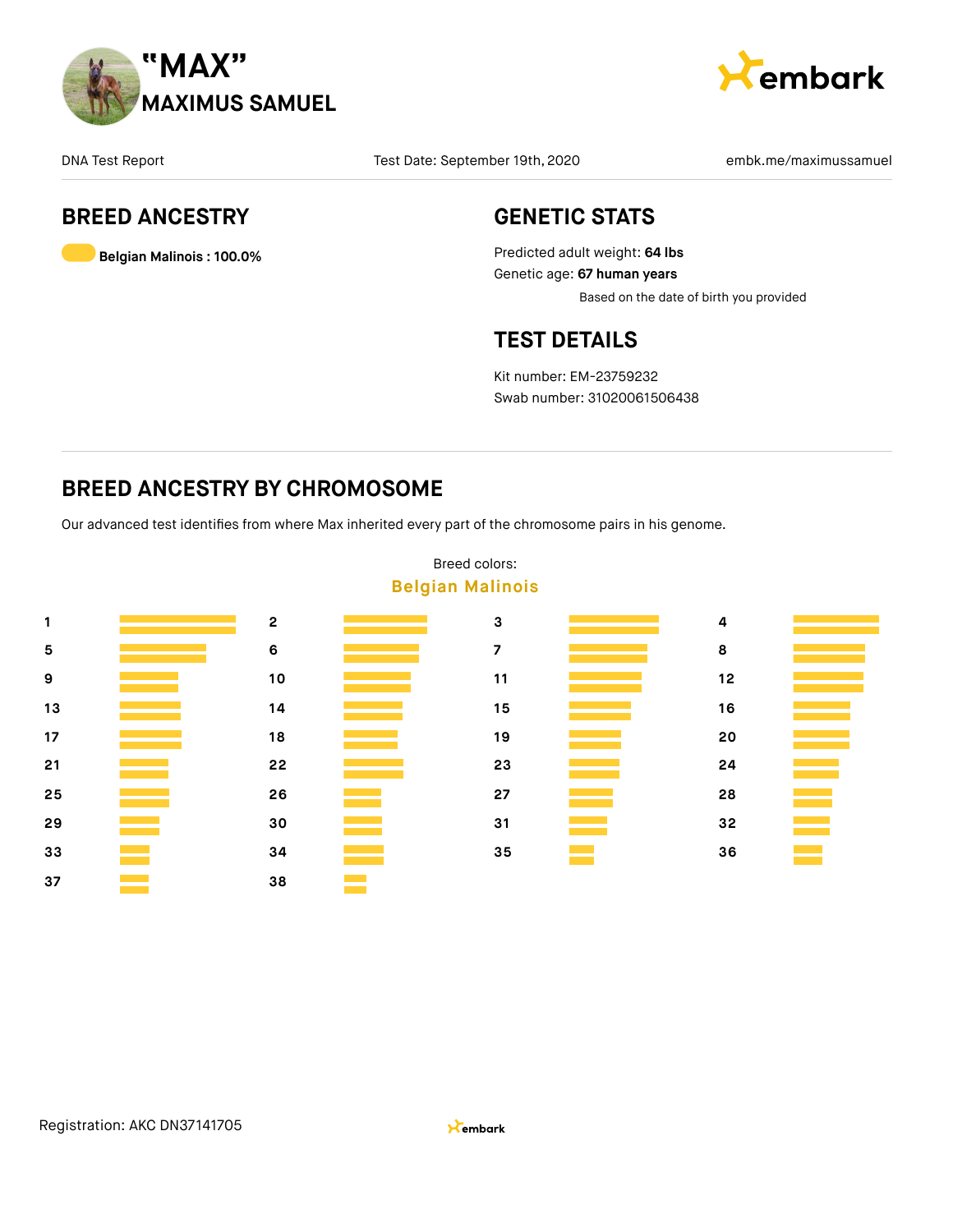



embark

### **BELGIAN MALINOIS**

The Belgian Malinois is the ultimate working dog. They were developed during the late 1800's in Belgium with the intent of creating a highly intelligent dog with a very strong work ethic. The breed has made a statement through its work in the police force and the military. Malinois were Belgium's first police dogs. American servicemen brought these dogs back to the United States after World War I with the desire to incorporate them into the military. This is a very smart breed that requires a strong owner in order to tackle their intelligence. Malinois have boundless energy, but can thrive anywhere so long as they are thoroughly exercised on a daily basis. Their double coat, unfortunately, can result in quite a bit of shedding. These are people oriented dogs that want to be included in all family happenings.

#### **Fun Fact**

The Belgian Malinois gets its name from the Belgian city of Maline, from where the breed originated.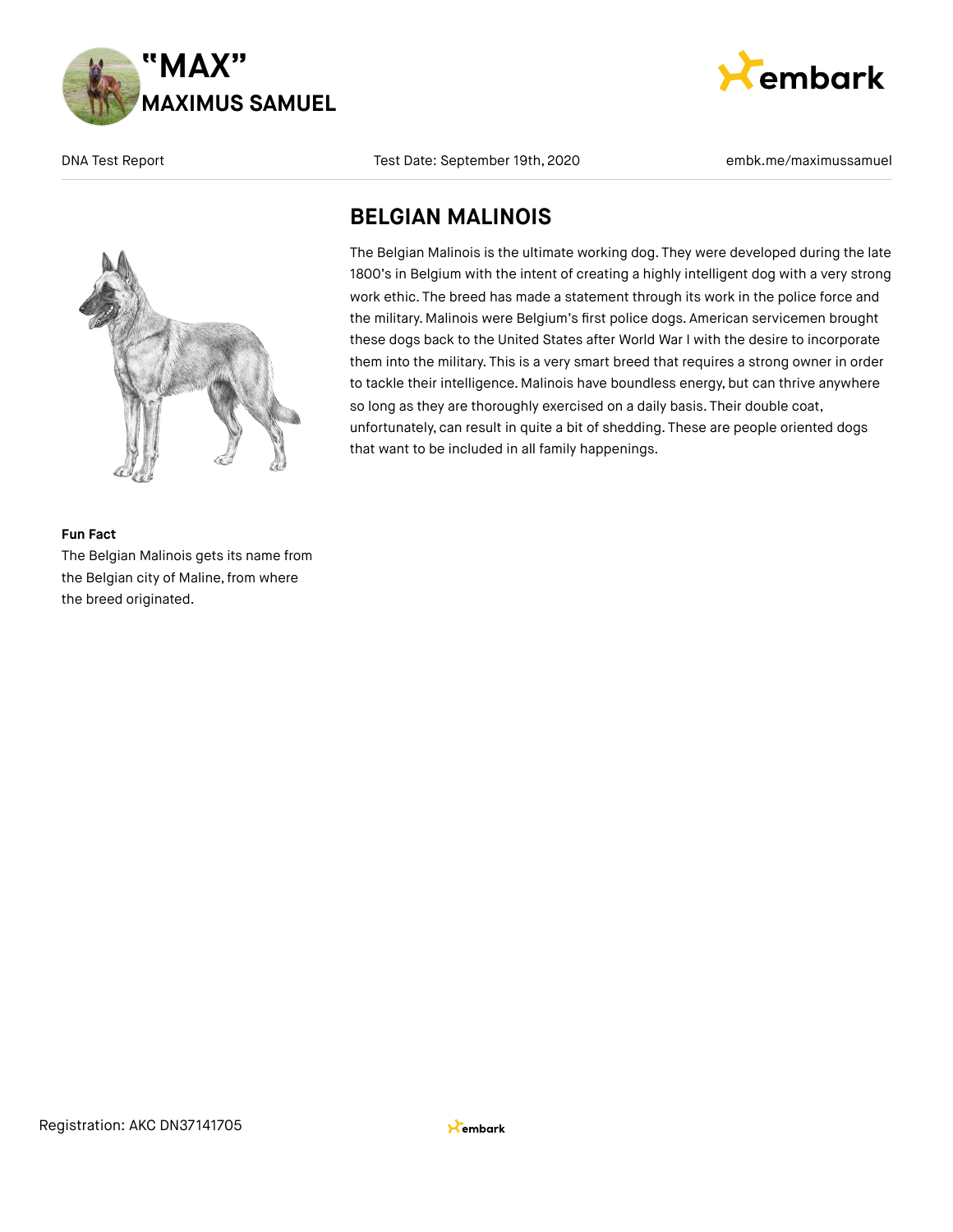



### **MATERNAL LINE**



Through Max's mitochondrial DNA we can trace his mother's ancestry back to where dogs and people first became friends. This map helps you visualize the routes that his ancestors took to your home. Their story is described below the map.

### **HAPLOGROUP: B1**

B1 is the second most common maternal lineage in breeds of European or American origin. It is the female line of the majority of Golden Retrievers, Basset Hounds, and Shih Tzus, and about half of Beagles, Pekingese and Toy Poodles. This lineage is also somewhat common among village dogs that carry distinct ancestry from these breeds. We know this is a result of B1 dogs being common amongst the European dogs that their conquering owners brought around the world, because nowhere on earth is it a very common lineage in village dogs. It even enables us to trace the path of (human) colonization: Because most Bichons are B1 and Bichons are popular in Spanish culture, B1 is now fairly common among village dogs in Latin America.

### **HAPLOTYPE: B71**

Part of the B1 haplogroup, the B71 haplotype occurs most commonly in Belgian Malinois. It's a rare find!

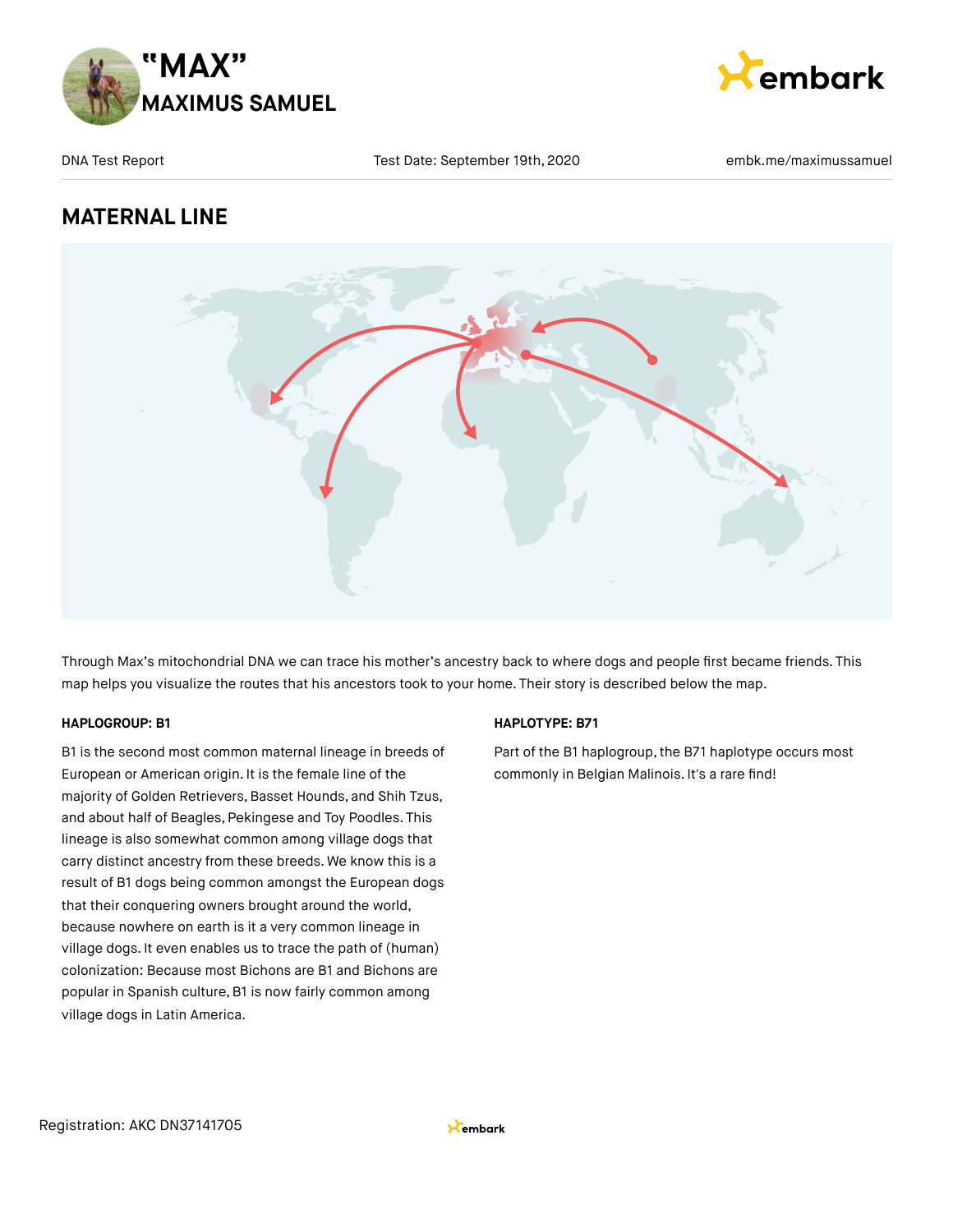



### **PATERNAL LINE**



Through Max's Y chromosome we can trace his father's ancestry back to where dogs and people first became friends. This map helps you visualize the routes that his ancestors took to your home. Their story is described below the map.

### **HAPLOGROUP: A1b**

For most of dog history, this haplogroup was probably quite rare. However, a couple hundred years ago it seems to have found its way into a prized male guard dog in Europe who had many offspring, including the ancestors of many European guard breeds such as Doberman Pinchers, St.Bernards, and Great Danes.Despite being rare, many of the most imposing dogs on Earth have it; strangely, so do many Pomeranians! Perhaps this explains why some Poms are so tough, acting like they're ten times their actual size! This lineage is most commonly found in working dogs, in particular guard dogs. With origins in Europe, it spread widely across other regions as Europeans took their dogs across the world.

### **HAPLOTYPE: Ha.4/11**

Part of the A1b haplogroup, this haplotype occurs most frequently in mixed breed dogs.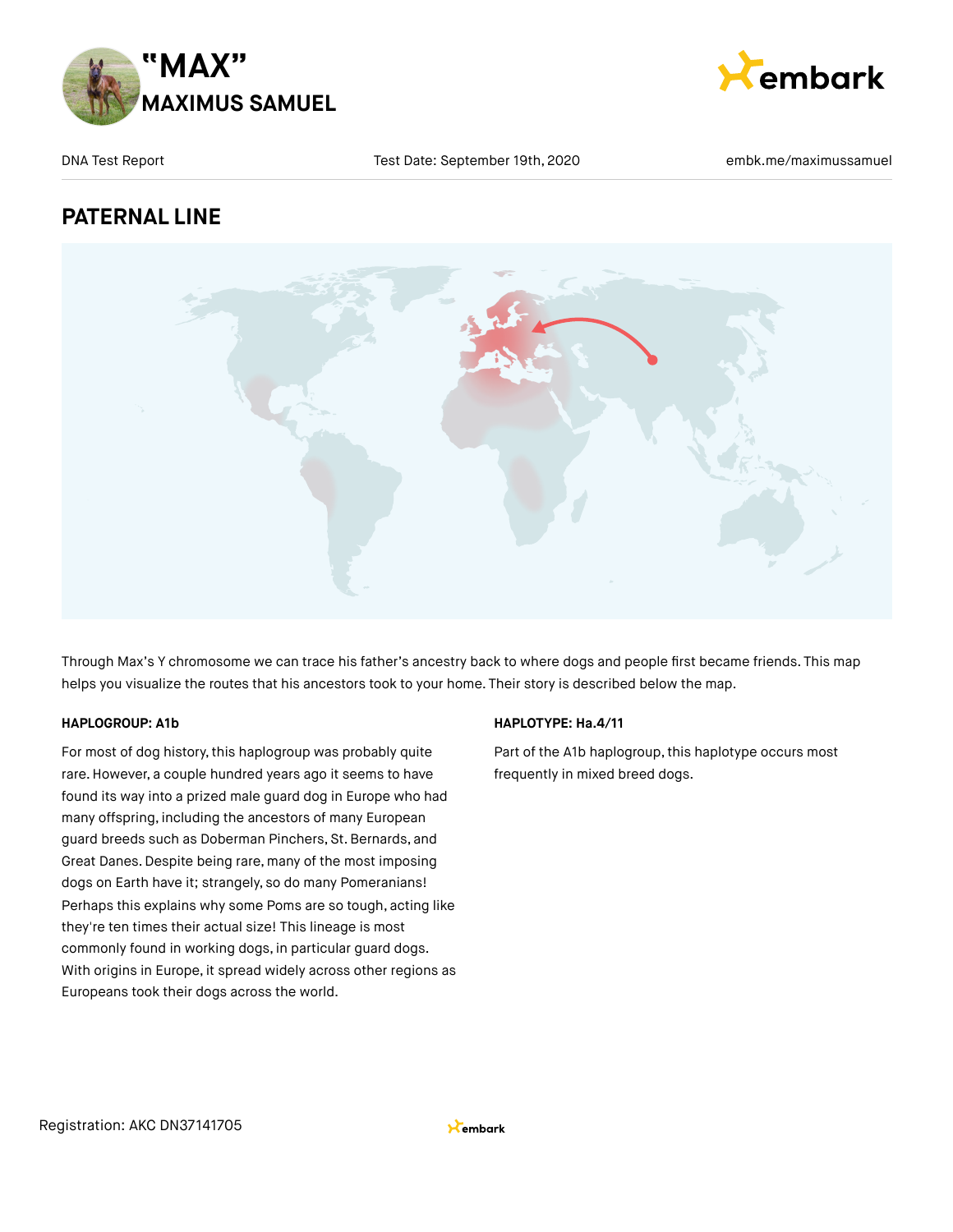



# **TRAITS: COAT COLOR**

**TRAIT RESULT**

#### **E Locus (MC1R)**

The E Locus determines if and where a dog can produce dark (black or brown) hair. Dogs with two copies of the recessive **e** allele do not produce dark hairs at all, and will be "red" over their entire body. The shade of red, which can range from a deep copper to yellow/gold to cream, is dependent on other genetic factors including the Intensity loci. In addition to determining if a dog can develop dark hairs at all, the E Locus can give a dog a black "mask" or "widow's peak," unless the dog has overriding coat color genetic factors. Dogs with one or two copies of the **Em** allele usually have a melanistic mask (dark facial hair as commonly seen in the German Shepherd and Pug).Dogs with no copies of **Em** but one or two copies of the **Eg** allele usually have a melanistic "widow's peak" (dark forehead hair as commonly seen in the Afghan Hound and Borzoi, where it is called either "grizzle" or "domino").

#### **K Locus (CBD103)**

The K Locus **K<sup>B</sup>** allele "overrides" the A Locus, meaning that it prevents the A Locus genotype from affecting coat color. For this reason, the **K<sup>B</sup> allele is referred to as the "dominant** black" allele. As a result, dogs with at least one **K<sup>B</sup> allele will usually have solid black** or brown coats (or red/cream coats if they are **ee** at the E Locus) regardless of their genotype at the A Locus, although several other genes could impact the dog's coat and cause other patterns, such as white spotting. Dogs with the k<sup>y</sup>k<sup>y</sup> genotype will show a coat color pattern based on the genotype they have at the A Locus. Dogs who test as  $K^B K^y$  may be brindle rather than black or brown.

**More likely to have a patterned haircoat (k k ) y y**

**Can have a melanistic**

**mask (E E ) m m**

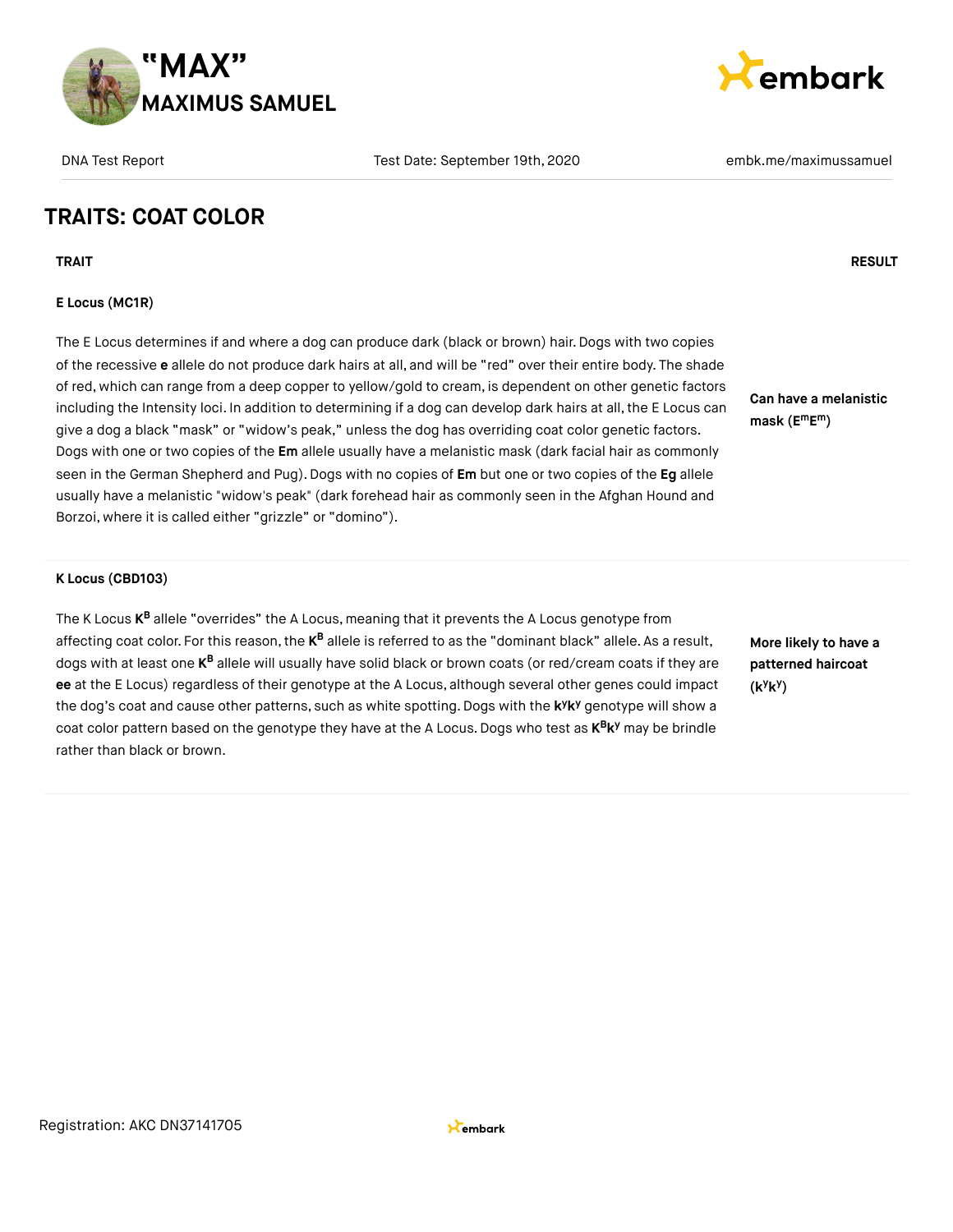



**Any light hair likely yellow or tan (Intermediate Red Pigmentation)**

# **TRAITS: COAT COLOR (CONTINUED)**

#### **Intensity Loci LINKAGE**

Areas of a dog's coat where dark (black or brown) pigment is not expressed either contain red/yellow pigment, or no pigment at all. Five locations across five chromosomes explain approximately 70% of red pigmentation "intensity" variation across all dogs. Dogs with a result of **Intense Red Pigmentation** will likely have deep red hair like an Irish Setter or "apricot" hair like some Poodles, dogs with a result of **Intermediate Red Pigmentation** will likely have tan or yellow hair like a Soft-Coated Wheaten Terrier, and dogs with **Dilute Red Pigmentation** will likely have cream or white hair like a Samoyed. Because the mutations we test may not directly cause differences in red pigmentation intensity, we consider this to be a linkage test.

#### **A Locus (ASIP)**

The A Locus controls switching between black and red pigment in hair cells, but it will only be expressed in dogs that are not ee at the E Locus and are k<sup>y</sup>k<sup>y</sup> at the K Locus. Sable (also called "Fawn") dogs have a mostly or entirely red coat with some interspersed black hairs. Agouti (also called "Wolf Sable") dogs have red hairs with black tips, mostly on their head and back. Black and tan dogs are mostly black or brown with lighter patches on their cheeks, eyebrows, chest, and legs. Recessive black dogs have solid-colored black or brown coats.

**Fawn Sable coat color pattern** (a<sup>y</sup>a<sup>y</sup>)

#### **D Locus (MLPH)**

The D locus result that we report is determined by two different genetic variants that can work together to cause diluted pigmentation. These are the common **d** allele, also known as "**d1**", and a less common allele known as "d2". Dogs with two d alleles, regardless of which variant, will have all black pigment lightened ("diluted") to gray, or brown pigment lightened to lighter brown in their hair, skin, and sometimes eyes. There are many breed-specific names for these dilute colors, such as "blue", "charcoal", "fawn", "silver", and "Isabella".Note that in certain breeds, dilute dogs have a higher incidence of Color Dilution Alopecia. Dogs with one **d** allele will not be dilute, but can pass the **d** allele on to their puppies. To view your dog's **d1** and **d2** test results, click the "SEE DETAILS" link in the upper right hand corner of the "Base Coat Color" section of the Traits page, and then click the "VIEW SUBLOCUS RESULTS" link at the bottom of the page.

**Dark areas of hair and skin are not lightened (DD)**



### **TRAIT RESULT**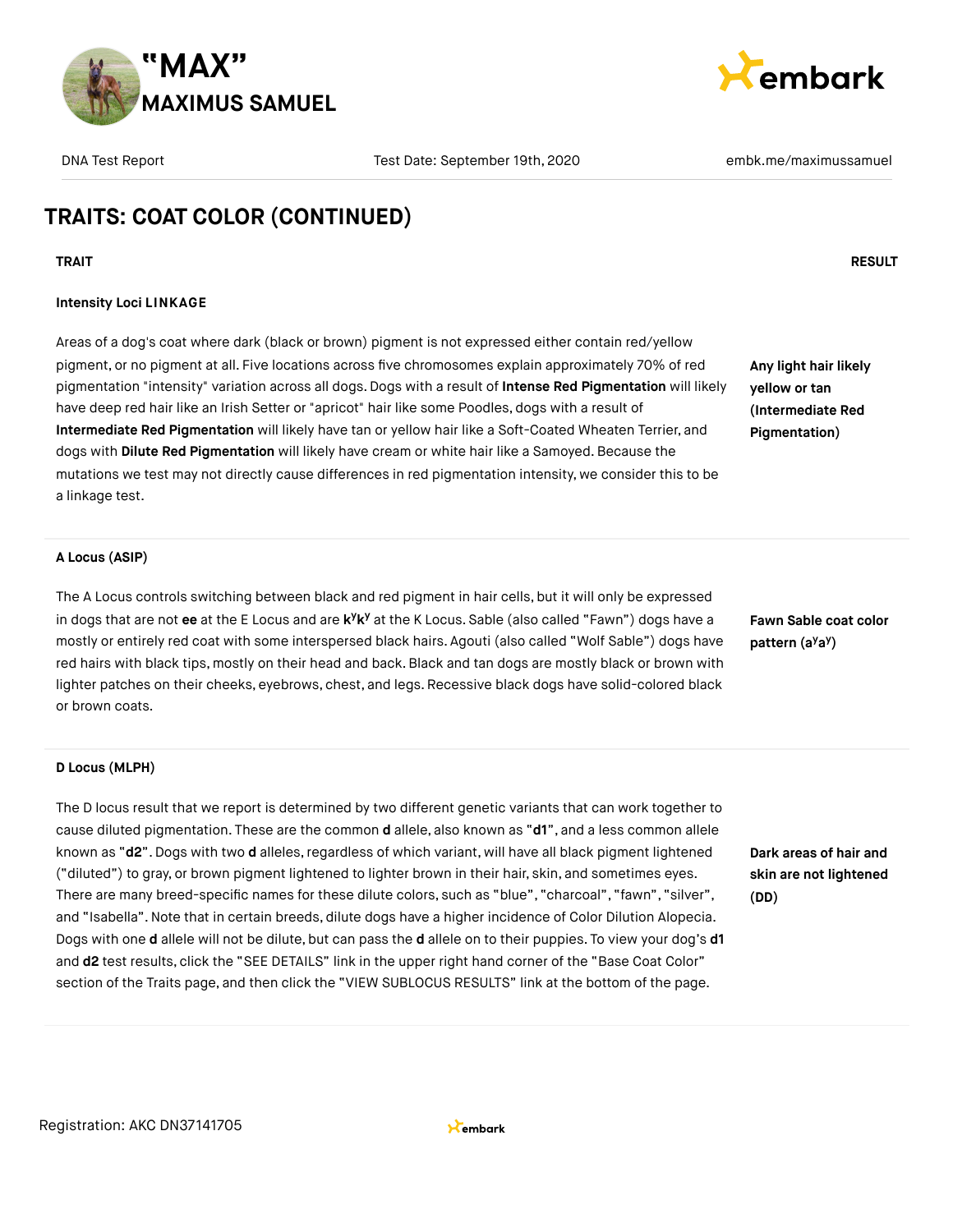



# **TRAITS: COAT COLOR (CONTINUED)**

**TRAIT RESULT**

#### **B Locus (TYRP1)**

Dogs with two copies of the **b** allele produce brown pigment instead of black in both their hair and skin. Dogs with one copy of the **b** allele will produce black pigment, but can pass the **b** allele on to their puppies. E Locus **ee** dogs that carry two **b** alleles will have red or cream coats, but have brown noses, eye rims, and footpads (sometimes referred to as "Dudley Nose" in Labrador Retrievers). "Liver" or "chocolate" is the preferred color term for brown in most breeds; in the Doberman Pinscher it is referred to as "red".

**Black or gray hair and skin (BB)**

#### **Saddle Tan (RALY)**

The "Saddle Tan" pattern causes the black hairs to recede into a "saddle" shape on the back, leaving a tan face, legs, and belly, as a dog ages. The Saddle Tan pattern is characteristic of breeds like the Corgi, Beagle, and German Shepherd.Dogs that have the **II** genotype at this locus are more likely to be mostly black with tan points on the eyebrows, muzzle, and legs as commonly seen in the Doberman Pinscher and the Rottweiler. This gene modifies the A Locus **a<sup>t</sup>** allele, so dogs that do not express **a<sup>t</sup>** are not influenced by this gene.

**Not expressed (NN)**

#### **S Locus (MITF)**

The S Locus determines white spotting and pigment distribution. MITF controls where pigment is produced, and an insertion in the MITF gene causes a loss of pigment in the coat and skin, resulting in white hair and/or pink skin. Dogs with two copies of this variant will likely have breed-dependent white patterning, with a nearly white, parti, or piebald coat.Dogs with one copy of this variant will have more limited white spotting and may be considered flash, parti or piebald. This MITF variant does not explain all white spotting patterns in dogs and other variants are currently being researched. Some dogs may have small amounts of white on the paws, chest, face, or tail regardless of their S Locus genotype.

**Likely to have little to no white in coat (SS)**

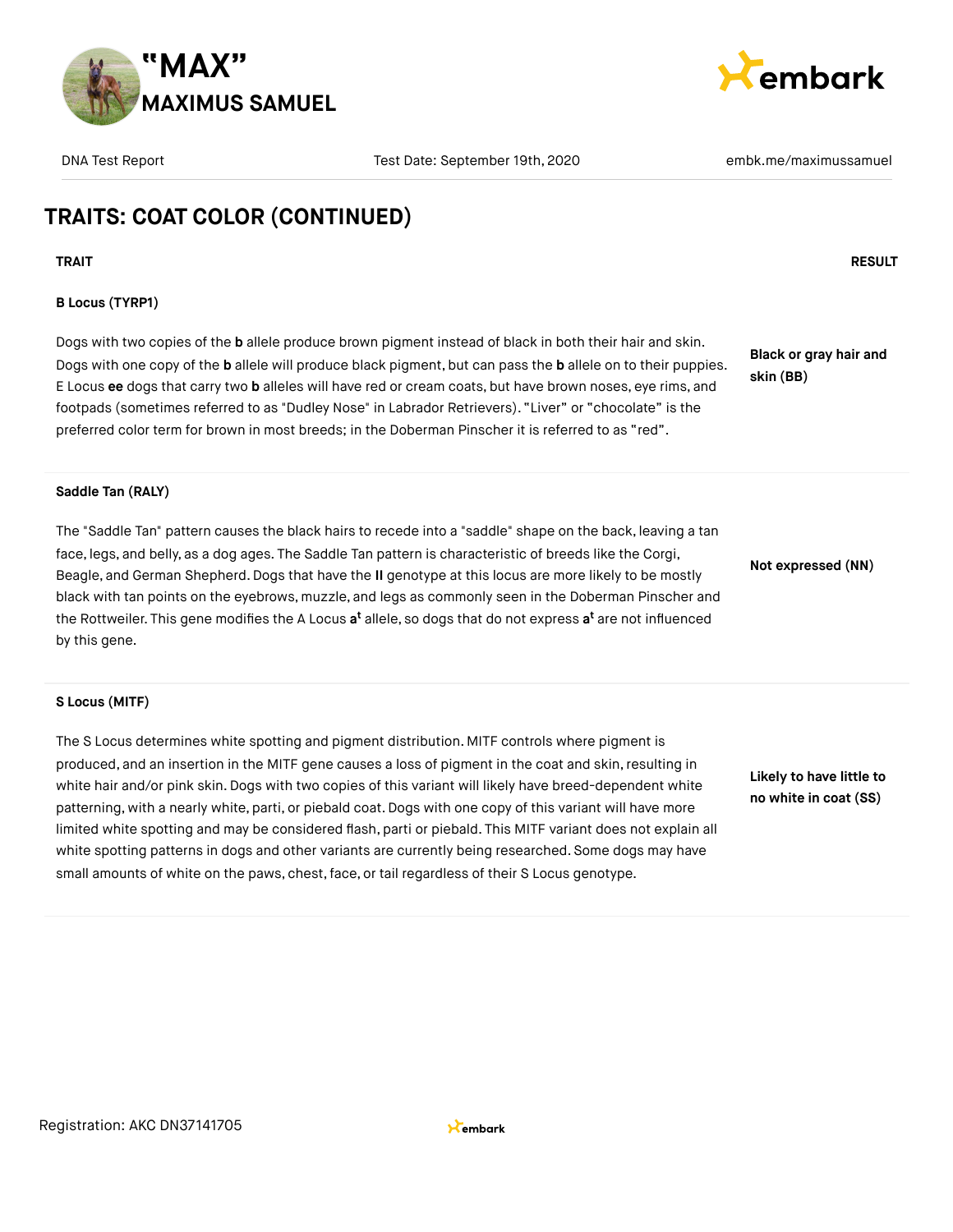



# **TRAITS: COAT COLOR (CONTINUED)**

**TRAIT RESULT**

#### **M Locus (PMEL)**

Merle coat patterning is common to several dog breeds including the Australian Shepherd, Catahoula Leopard Dog, and Shetland Sheepdog, among many others. Merle arises from an unstable SINE insertion (which we term the "M\*" allele) that disrupts activity of the pigmentary gene PMEL, leading to mottled or patchy coat color.Dogs with an **M\*m** result are likely to be phenotypically merle or could be "phantom" merle, that is, they have a merle allele that does not affect coat color. Dogs with an M\*M\* result are likely to be phenotypically merle or double merle.Dogs with an **mm** result have no merle alleles and are unlikely to have a merle coat pattern. **No merle alleles (mm)**

Note that Embark does not currently distinguish between the recently described cryptic, atypical, atypical+, classic, and harlequin merle alleles. Our merle test only detects the presence, but not the length of the SINE insertion. We do not recommend making breeding decisions on this result alone. Please pursue further testing for allelic distinction prior to breeding decisions.

#### **H Locus (Harlequin)**

This pattern is recognized in Great Danes and causes dogs to have a white coat with patches of darker pigment. A dog with an **Hh** result will be harlequin if they are also **M\*m** or **M\*M\*** at the M Locus and are not **ee** at the E locus.Dogs with a result of **hh** will not be harlequin. This trait is thought to be homozygous lethal; a living dog with an **HH** genotype has never been found.

**No harlequin alleles (hh)**

Registration: AKC DN37141705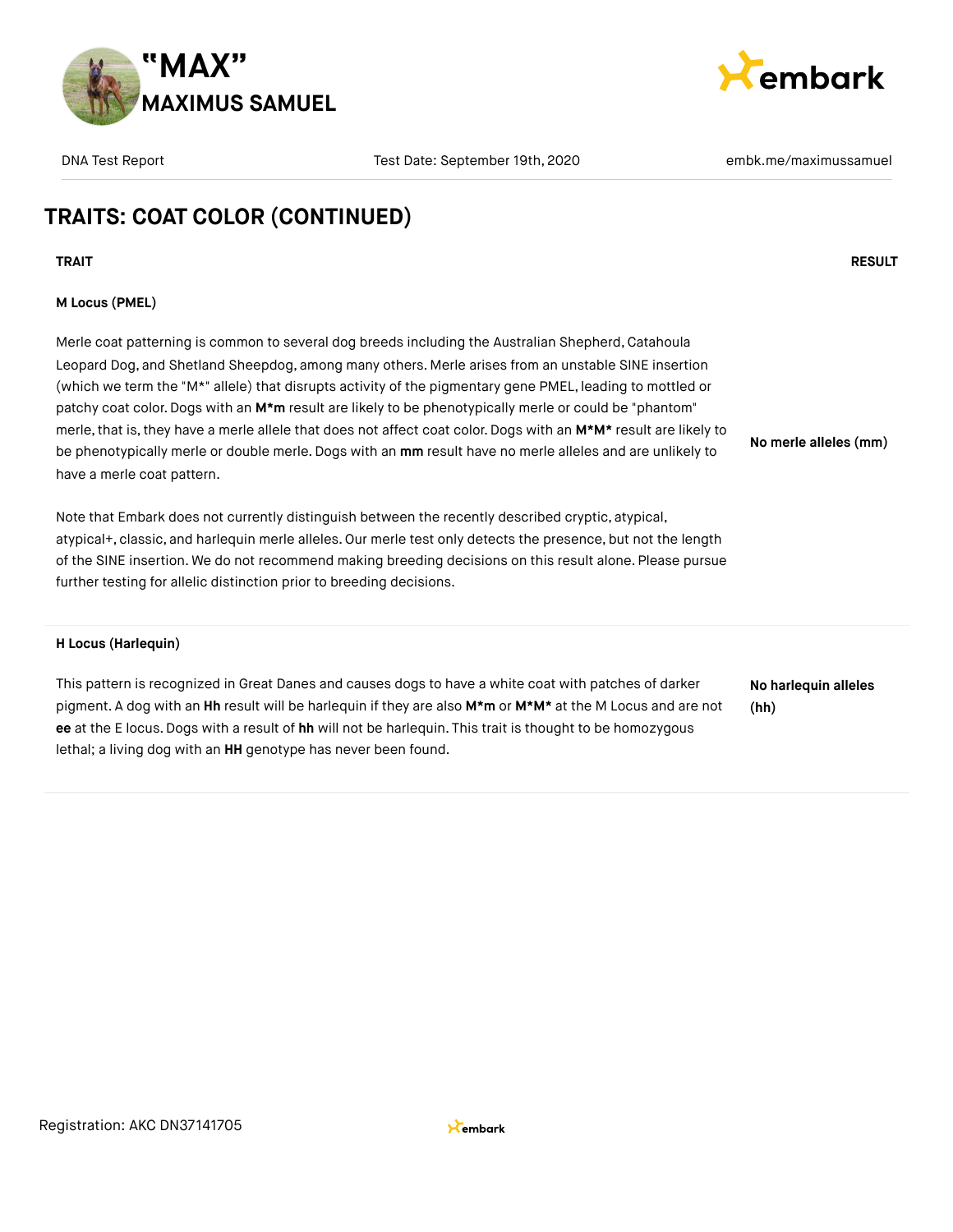



# **TRAITS: OTHER COAT TRAITS**

**TRAIT RESULT**

#### **Furnishings (RSPO2) LINKAGE**

Dogs with one or two copies of the **F** allele have "furnishings": the mustache, beard, and eyebrows characteristic of breeds like the Schnauzer, Scottish Terrier, and Wire Haired Dachshund. A dog with two **I** alleles will not have furnishings, which is sometimes called an "improper coat" in breeds where furnishings are part of the breed standard. The mutation is a genetic insertion which we measure indirectly using a linkage test highly correlated with the insertion.

**Likely unfurnished (no mustache, beard, and/or eyebrows) (II)**

#### **Coat Length (FGF5)**

The FGF5 gene is known to affect hair length in many different species, including cats, dogs, mice, and humans. In dogs,the **T** allele confers a long, silky haircoat as observed in the Yorkshire Terrier and the Long Haired Whippet. The ancestral **G** allele causes a shorter coat as seen in the Boxer or the American Staffordshire Terrier. In certain breeds (such as Corgi), the long haircoat is described as "fluff."

**Likely short or midlength coat (GT)**

#### **Shedding (MC5R)**

Dogs with at least one copy of the ancestral **C** allele, like many Labradors and German Shepherd Dogs, are heavy or seasonal shedders, while those with two copies of the **T** allele, including many Boxers, Shih Tzus and Chihuahuas,tend to be lighter shedders.Dogs with furnished/wire-haired coats caused by RSPO2 (the furnishings gene) tend to be low shedders regardless of their genotype at this gene.

**Likely heavy/seasonal shedding (CC)**

#### **Hairlessness (FOXI3) LINKAGE**

A duplication in the FOXI3 gene causes hairlessness over most of the body as well as changes in tooth shape and number. This mutation occurs in Peruvian Inca Orchid, Xoloitzcuintli (Mexican Hairless), and Chinese Crested (other hairless breeds have different mutations). Dogs with the **NDup** genotype are likely to be hairless while dogs with the **NN** genotype are likely to have a normal coat. The **DupDup** genotype has never been observed, suggesting that dogs with that genotype cannot survive to birth. Please note that this is a linkage test, so it may not be as predictive as direct tests of the mutation in some lines.

**Very unlikely to be hairless (NN)**

#### **Hairlessness (SGK3)**

Hairlessness in the American Hairless Terrier arises from a mutation in the SGK3 gene. Dogs with the **ND** genotype are likely to be hairless while dogs with the **NN** genotype are likely to have a normal coat.

**Very unlikely to be hairless (NN)**

Registration: AKC DN37141705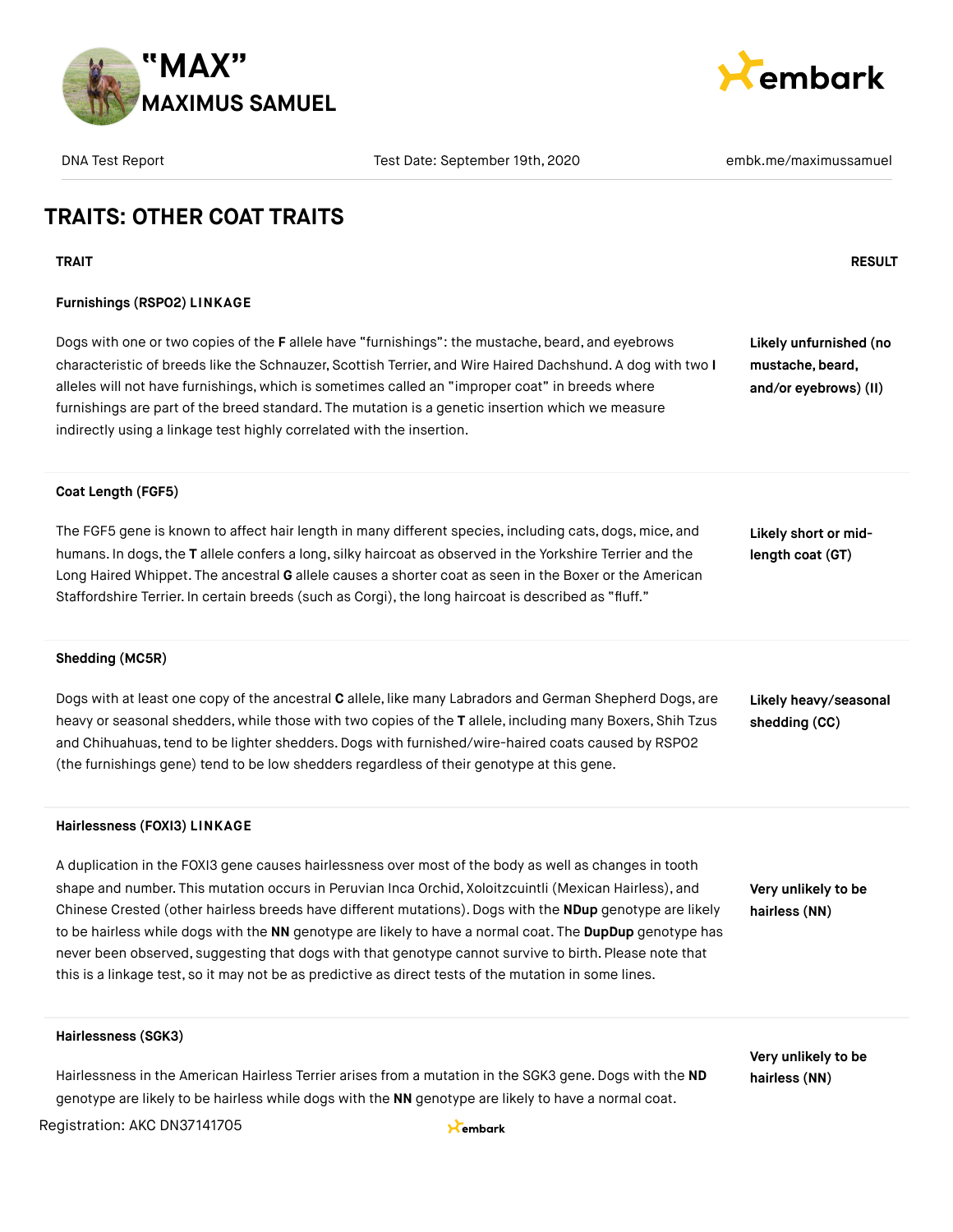



# **TRAITS: OTHER COAT TRAITS (CONTINUED)**

### **TRAIT RESULT**

### **Oculocutaneous Albinism Type 2 (SLC45A2) LINKAGE**

Dogs with two copies **DD** of this deletion in the SLC45A2 gene have oculocutaneous albinism (OCA), also known as Doberman Z Factor Albinism, a recessive condition characterized by severely reduced or absent pigment in the eyes, skin, and hair. Affected dogs sometimes suffer from vision problems due to lack of eye pigment (which helps direct and absorb ambient light) and are prone to sunburn. Dogs with a single copy of the deletion **ND** will not be affected but can pass the mutation on to their offspring. This particular mutation can be traced back to a single white Doberman Pinscher born in 1976, and it has only been observed in dogs descended from this individual. Please note that this is a linkage test, so it may not be as predictive as direct tests of the mutation in some lines. **Likely not albino (NN)**

#### **Coat Texture (KRT71)**

Dogs with a long coat and at least one copy of the **T** allele have a wavy or curly coat characteristic of Poodles and Bichon Frises. Dogs with two copies of the ancestral **C** allele are likely to have a straight coat, but there are other factors that can cause a curly coat, for example if they at least one **F** allele for the Furnishings (RSPO2) gene then they are likely to have a curly coat. Dogs with short coats may carry one or two copies of the **T** allele but still have straight coats.

**Likely straight coat (CC)**

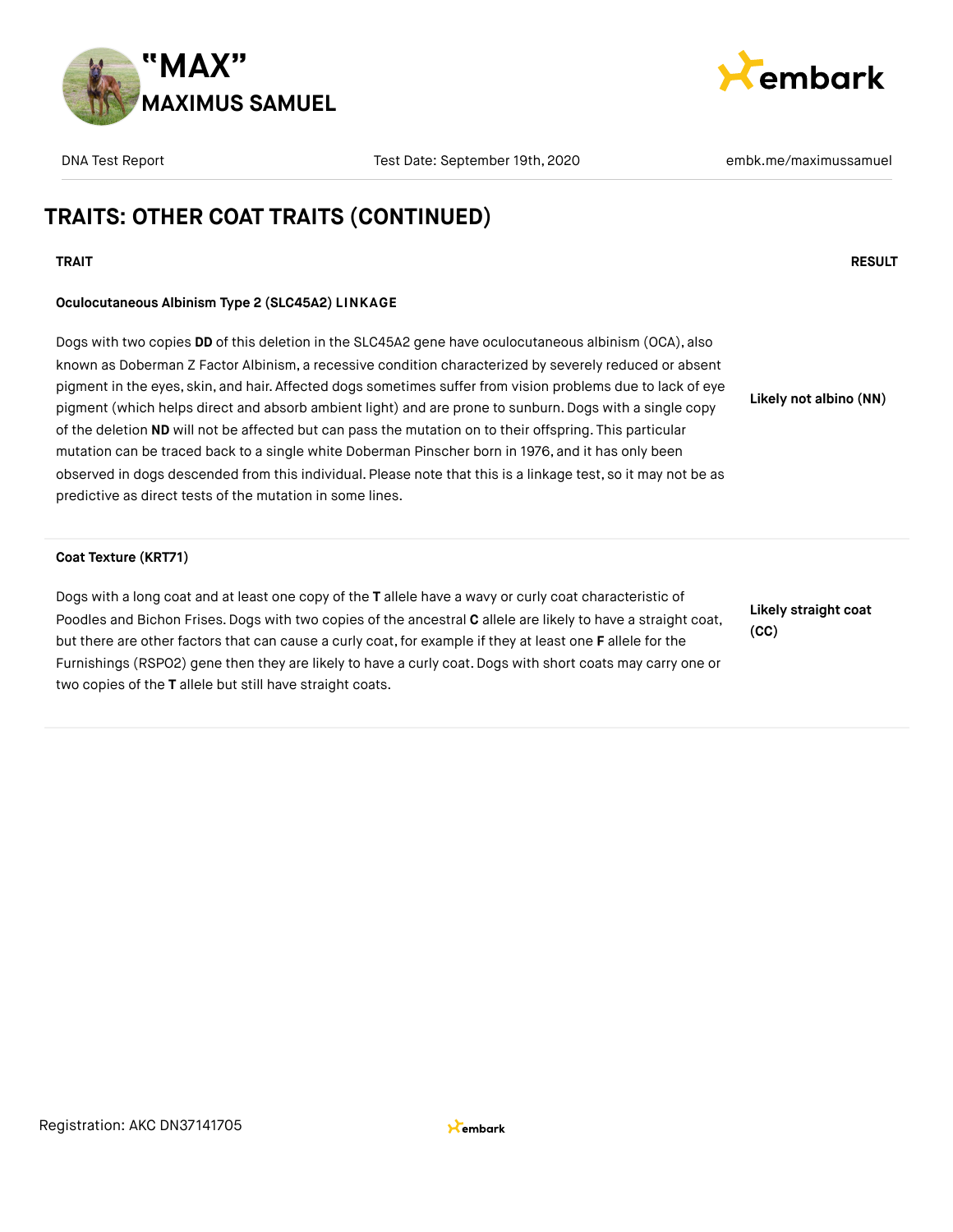



**Likely medium or long**

**muzzle (CC)**

### **TRAITS: OTHER BODY FEATURES**

**TRAIT RESULT**

#### **Muzzle Length (BMP3)**

Dogs in medium-length muzzle (mesocephalic) breeds like Staffordshire Terriers and Labradors, and long muzzle (dolichocephalic) breeds like Whippet and Collie have one, or more commonly two, copies of the ancestral **C** allele.Dogs in many short-length muzzle (brachycephalic) breeds such as the English Bulldog, Pug, and Pekingese have two copies of the derived **A** allele. At least five different genes affect muzzle length in dogs, with BMP3 being the only one with a known causal mutation. For example, the skull shape of some breeds, including the dolichocephalic Scottish Terrier or the brachycephalic Japanese Chin, appear to be caused by other genes. Thus, dogs may have short or long muzzles due to other genetic factors that are not yet known to science.

#### **Tail Length (T)**

Whereas most dogs have two **C** alleles and a long tail, dogs with one **G** allele are likely to have a bobtail, which is an unusually short or absent tail. This mutation causes natural bobtail in many breeds including the Pembroke Welsh Corgi,the Australian Shepherd, and the Brittany Spaniel. Dogs with **GG** genotypes have not been observed, suggesting that dogs with the **GG** genotype do not survive to birth. Please note that this mutation does not explain every natural bobtail! While certain lineages of Boston Terrier, English Bulldog, Rottweiler, Miniature Schnauzer, Cavalier King Charles Spaniel, and Parson Russell Terrier, and Dobermans are born with a natural bobtail, these breeds do not have this mutation. This suggests that other unknown genetic mutations can also lead to a natural bobtail.

**Likely normal-length tail (CC)**

#### **Hind Dewclaws (LMBR1)**

Common in certain breeds such as the Saint Bernard, hind dewclaws are extra, nonfunctional digits located midway between a dog's paw and hock.Dogs with at least one copy of the **T** allele have about a 50% chance of having hind dewclaws.Note that other (currently unknown to science) mutations can also cause hind dewclaws, so some **CC** or **TC** dogs will have hind dewclaws.

**Unlikely to have hind dew claws (CC)**

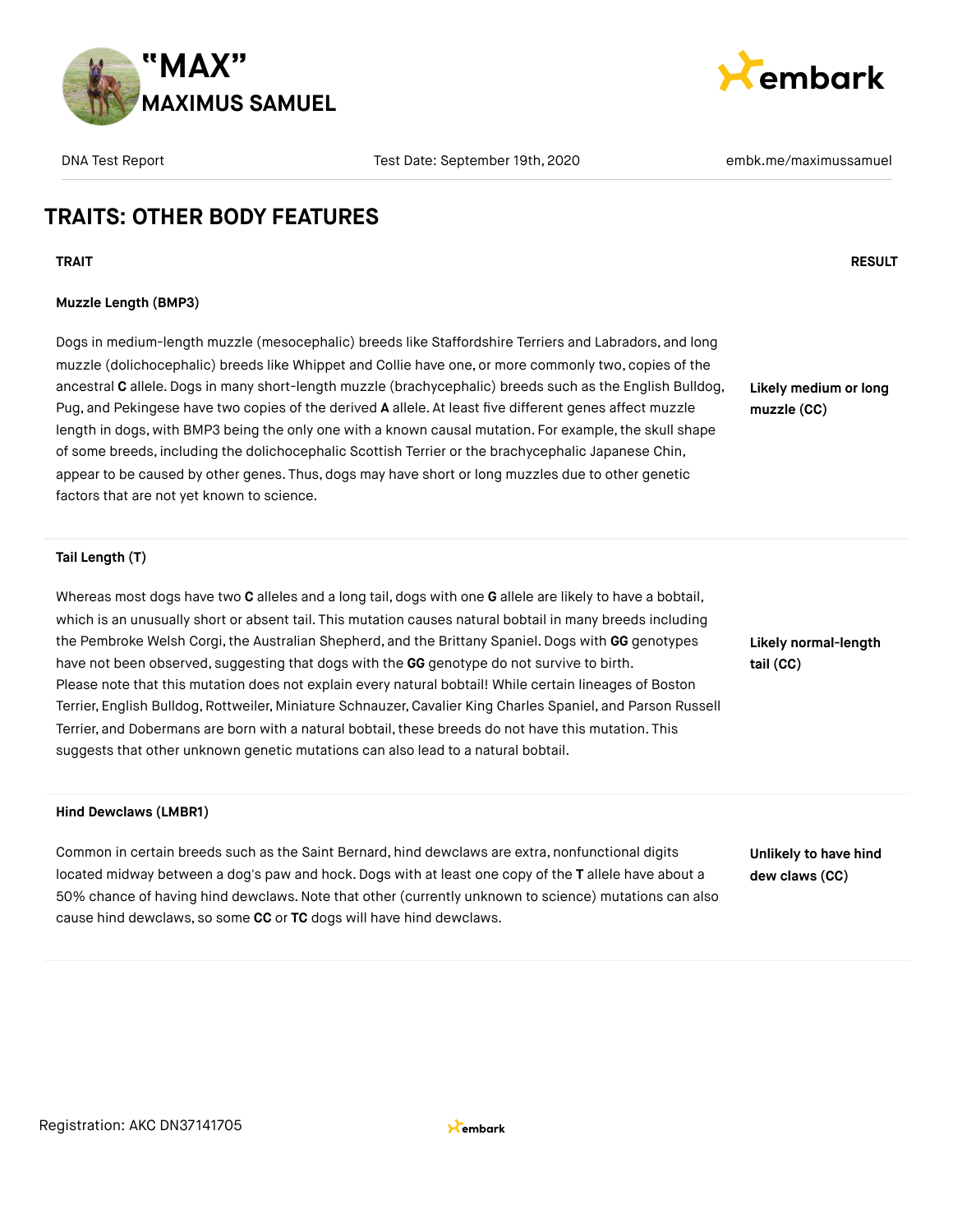



# **TRAITS: OTHER BODY FEATURES (CONTINUED)**

### **TRAIT RESULT**

### **Blue Eye Color (ALX4) LINKAGE**

Embark researchers discovered this large duplication associated with blue eyes in Arctic breeds like Siberian Husky as well as tri-colored (non-merle) Australian Shepherds. Dogs with at least one copy of the duplication (**Dup**) are more likely to have at least one blue eye. Some dogs with the duplication may have only one blue eye (complete heterochromia) or may not have blue eyes at all; nevertheless, they can still pass the duplication and the trait to their offspring.**NN** dogs do not carry this duplication, but may have blue eyes due to other factors, such as merle. Please note that this is a linkage test, so it may not be as predictive as direct tests of the mutation in some lines.

**Less likely to have blue eyes (NN)**

#### **Back Muscling & Bulk, Large Breed (ACSL4)**

The **T** allele is associated with heavy muscling along the back and trunk in characteristically "bulky" largebreed dogs including the Saint Bernard, Bernese Mountain Dog, Greater Swiss Mountain Dog, and Rottweiler. The "bulky" **T** allele is absent from leaner shaped large breed dogs like the Great Dane, Irish Wolfhound, and Scottish Deerhound, which are fixed for the ancestral **C** allele.Note that this mutation does not seem to affect muscling in small or even mid-sized dog breeds with notable back muscling, including the American Staffordshire Terrier, Boston Terrier, and the English Bulldog.

**Likely normal muscling (CC)**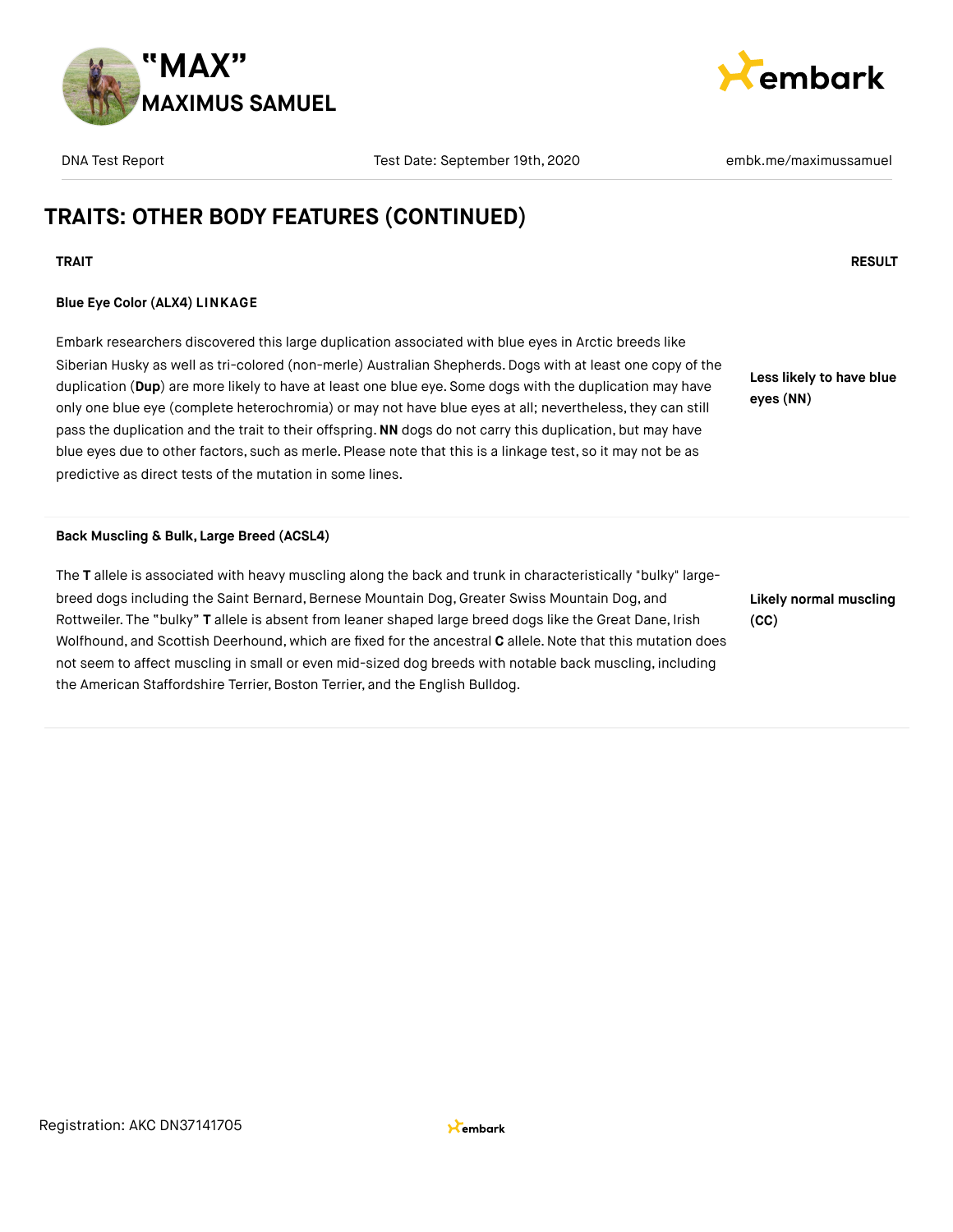



| <b>DNA Test Report</b>                             | Test Date: September 19th, 2020 | embk.me/maximussamuel |
|----------------------------------------------------|---------------------------------|-----------------------|
| <b>TRAITS: BODY SIZE</b>                           |                                 |                       |
| <b>TRAIT</b>                                       |                                 | <b>RESULT</b>         |
| <b>Body Size (IGF1)</b>                            |                                 | Larger (NN)           |
| The I allele is associated with smaller body size. |                                 |                       |
| Body Size (IGFR1)                                  |                                 | Larger (GG)           |
| The A allele is associated with smaller body size. |                                 |                       |
| Body Size (STC2)                                   |                                 | Larger (TT)           |
| The A allele is associated with smaller body size. |                                 |                       |
| Body Size (GHR - E191K)                            |                                 | Larger (GG)           |
| The A allele is associated with smaller body size. |                                 |                       |
| Body Size (GHR - P177L)                            |                                 | Larger (CC)           |
| The T allele is associated with smaller body size. |                                 |                       |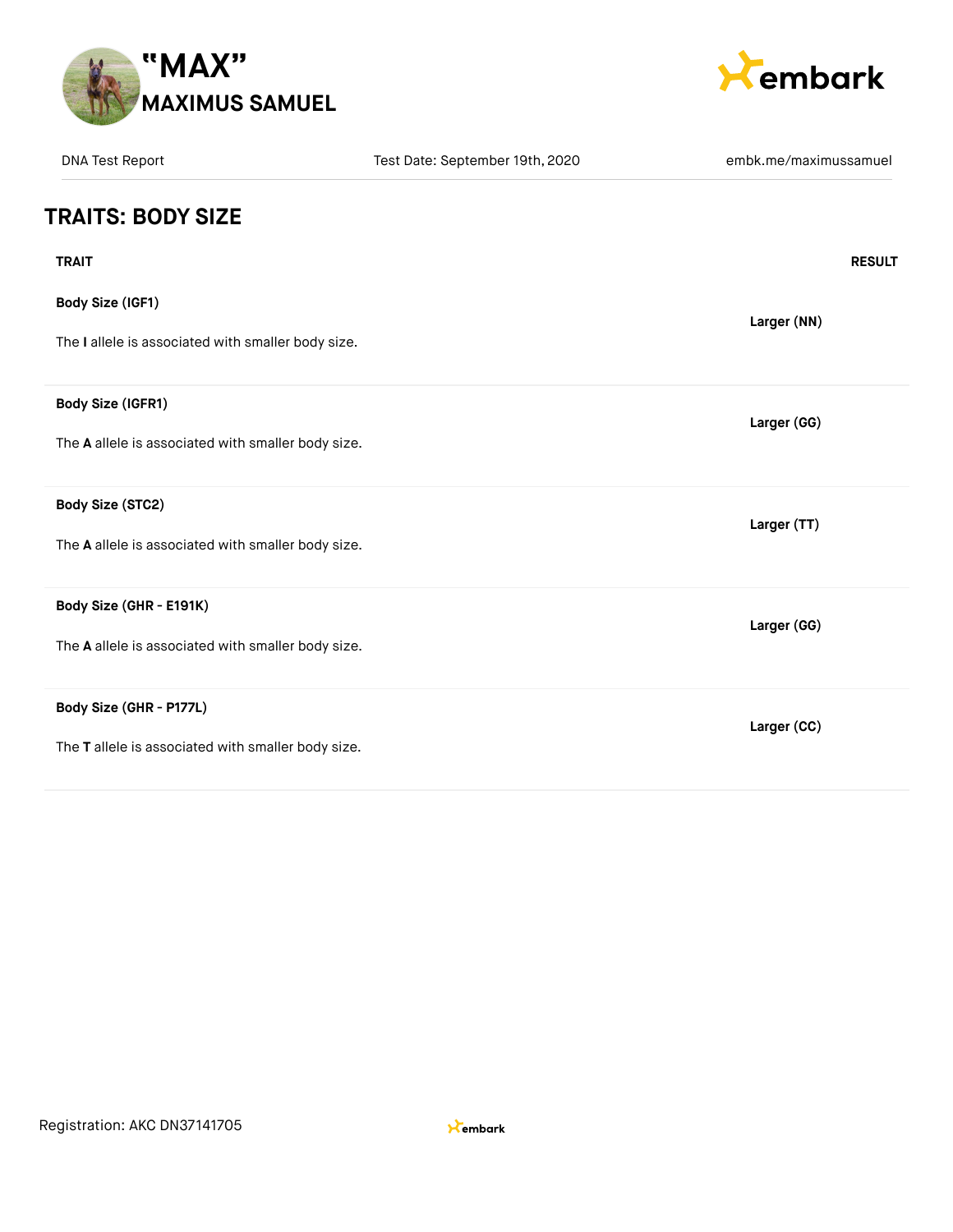



| <b>DNA Test Report</b>                    | Test Date: September 19th, 2020                                                                                                                                                                                                                                                                                                                                                                                                                                                                                                    | embk.me/maximussamuel                    |
|-------------------------------------------|------------------------------------------------------------------------------------------------------------------------------------------------------------------------------------------------------------------------------------------------------------------------------------------------------------------------------------------------------------------------------------------------------------------------------------------------------------------------------------------------------------------------------------|------------------------------------------|
| <b>TRAITS: PERFORMANCE</b>                |                                                                                                                                                                                                                                                                                                                                                                                                                                                                                                                                    |                                          |
| <b>TRAIT</b>                              |                                                                                                                                                                                                                                                                                                                                                                                                                                                                                                                                    | <b>RESULT</b>                            |
| <b>Altitude Adaptation (EPAS1)</b>        |                                                                                                                                                                                                                                                                                                                                                                                                                                                                                                                                    |                                          |
|                                           | This mutation causes dogs to be especially tolerant of low oxygen environments (hypoxia), such as those<br>found at high elevations. Dogs with at least one A allele are less susceptible to "altitude sickness." This<br>mutation was originally identified in breeds from high altitude areas such as the Tibetan Mastiff.                                                                                                                                                                                                       | <b>Normal altitude</b><br>tolerance (GG) |
| <b>Appetite (POMC) LINKAGE</b>            |                                                                                                                                                                                                                                                                                                                                                                                                                                                                                                                                    |                                          |
| measure this result using a linkage test. | This mutation in the POMC gene is found primarily in Labrador and Flat Coated Retrievers. Compared to<br>dogs with no copies of the mutation (NN), dogs with one (ND) or two (DD) copies of the mutation are more<br>likely to have high food motivation, which can cause them to eat excessively, have higher body fat<br>percentage, and be more prone to obesity. Read more about the genetics of POMC, and learn how you can<br>contribute to research, in our blog post (https://embarkvet.com/resources/blog/pomc-dogs/). We | Normal food<br>motivation (NN)           |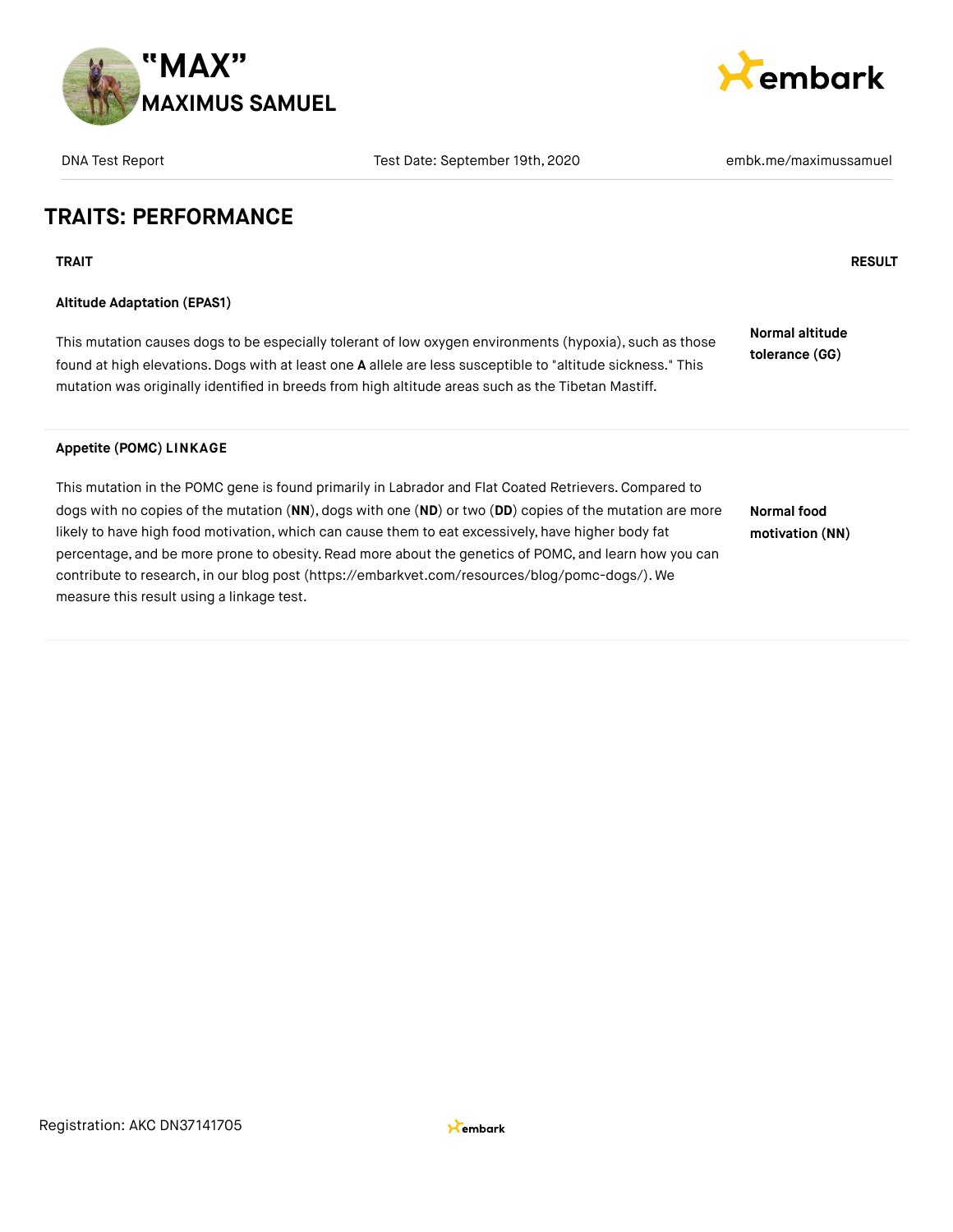



### **CLINICAL TOOLS**

These clinical genetic tools can inform clinical decisions and diagnoses. These tools do not predict increased risk for disease.

### **Alanine Aminotransferase Activity (GPT)**

Max's baseline ALT level is likely to be Normal 

### **What is Alanine Aminotransferase Activity?**

Alanine aminotransferase (ALT) is a clinical tool that can be used by veterinarians to better monitor liver health. This result is not associated with liver disease. ALT is one of several values veterinarians measure on routine blood work to evaluate the liver. It is a naturally occurring enzyme located in liver cells that helps break down protein. When the liver is damaged or inflamed, ALT is released into the bloodstream.

#### **How vets diagnose this condition**

Genetic testing is the only way to provide your veterinarian with this clinical tool.

#### **How this condition is treated**

Veterinarians may recommend blood work to establish a baseline ALT value for healthy dogs with one or two copies of this variant.

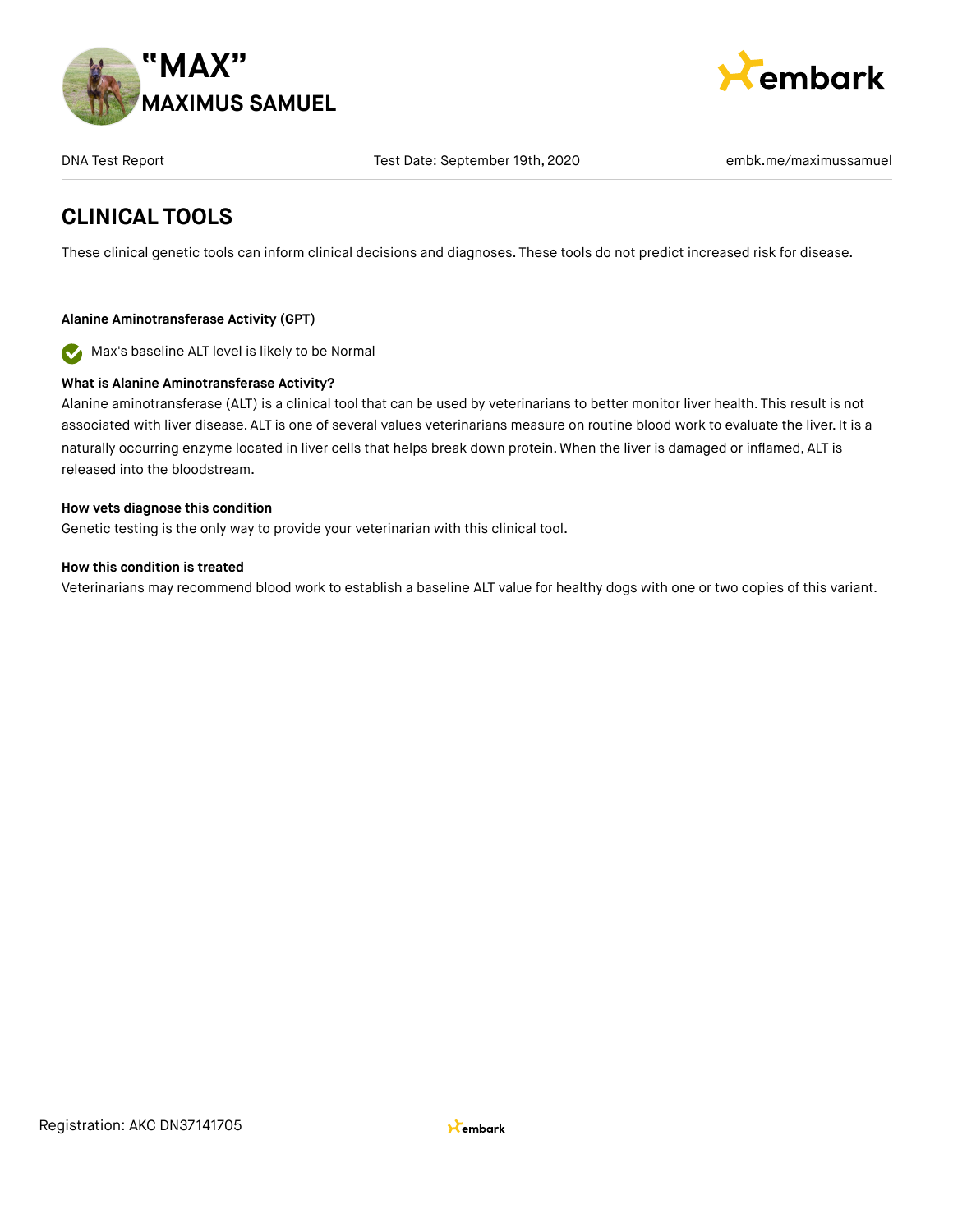



DNA Test Report Test Date: September 19th, 2020 and Test Date: September 19th, 2020

### **HEALTH REPORT**

#### **How to interpret Max's genetic health results:**

If Max inherited any of the variants that we tested, they will be listed at the top of the Health Report section, along with a description of how to interpret this result. We also include all of the variants that we tested Max for that we did not detect the risk variant for.

#### **A genetic test is not a diagnosis**

This genetic test does not diagnose a disease. Please talk to your vet about your dog's genetic results, or if you think that your pet may have a health condition or disease.



### **Good news!**

Max is not at increased risk for the genetic health conditions that Embark tests.

| <b>Breed-Relevant Genetic Conditions</b> | 3 variants not detected   |  |
|------------------------------------------|---------------------------|--|
| <b>Additional Genetic Conditions</b>     | 192 variants not detected |  |

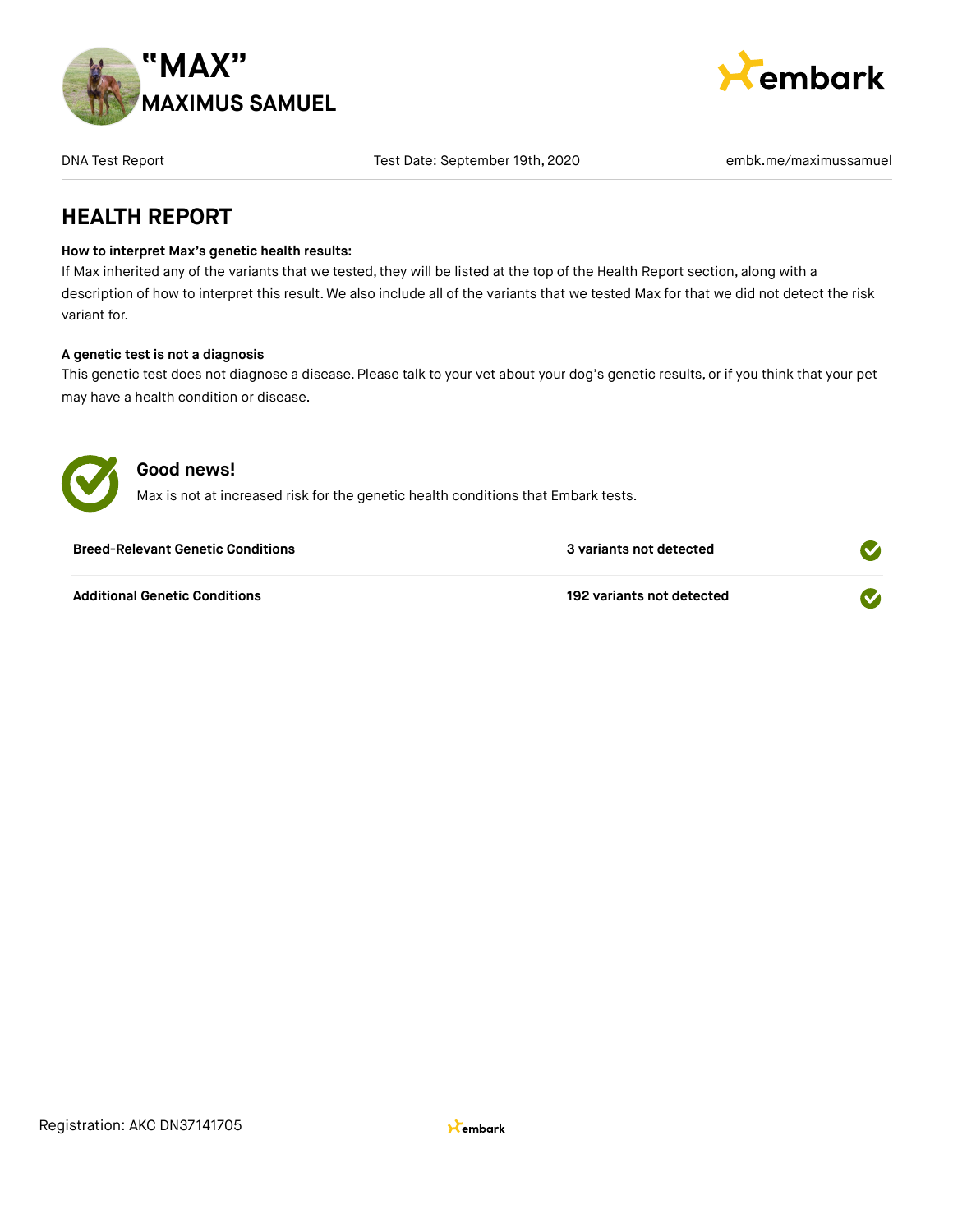



# **BREED-RELEVANT CONDITIONS TESTED**



- **Mucopolysaccharidosis Type VII, Sly Syndrome, MPS VII (GUSB Exon 3,German Shepherd Variant)**
- **Spongy Degeneration with Cerebellar Ataxia 1, SDCA1, SeSAME/EAST Syndrome (KCNJ10)**  $\checkmark$
- **Spongy Degeneration with Cerebellar Ataxia 2, SDCA2 (ATP1B2)**  $\blacktriangledown$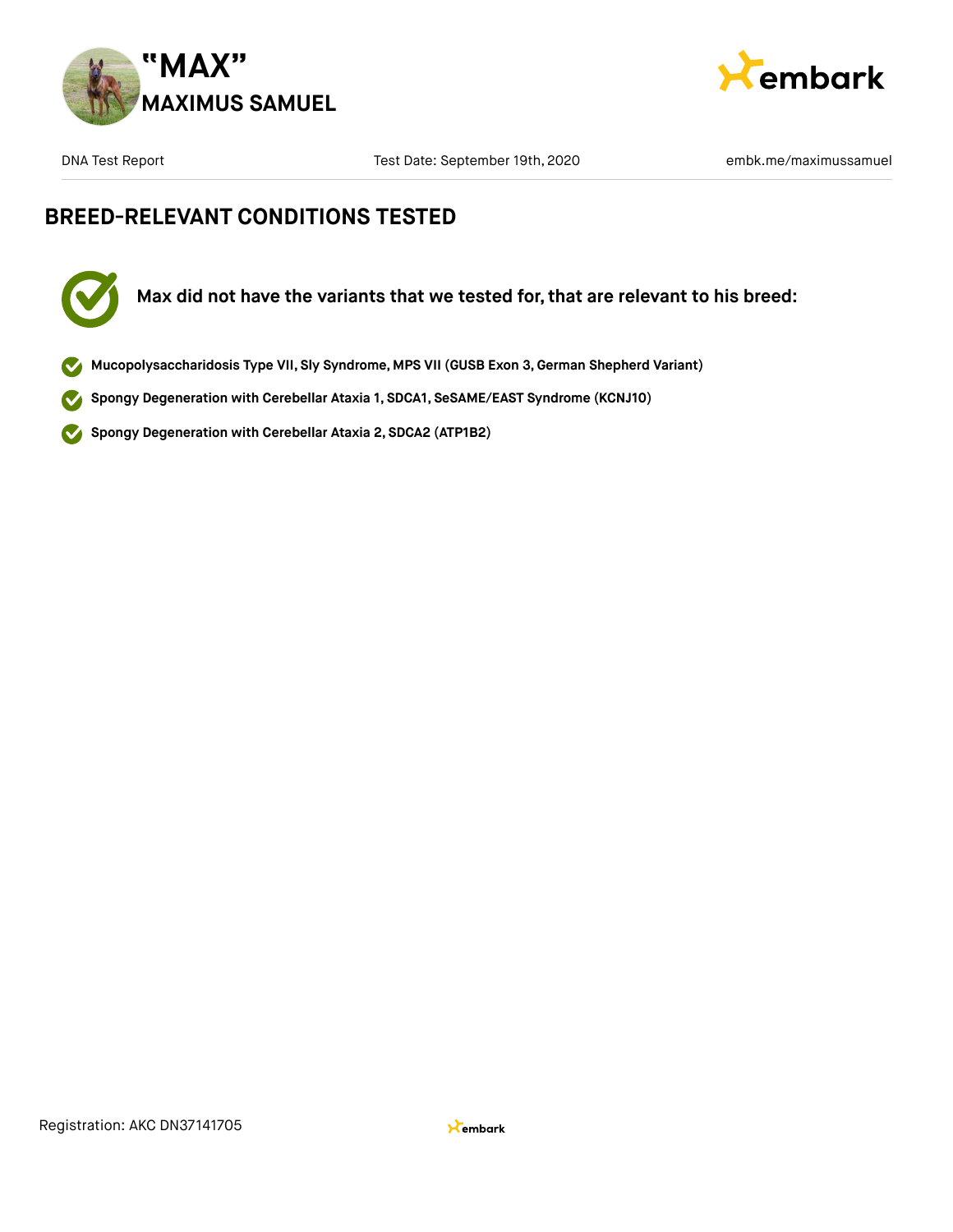



# **ADDITIONAL CONDITIONS TESTED**



**Max did not have the variants that we tested for, in the following conditions that the potential effect on dogs with Max's breed may not yet be known.**

- **MDR1 Drug Sensitivity (ABCB1)**
- **P2Y12 Receptor Platelet Disorder (P2Y12)**
- **Factor IX Deficiency,Hemophilia B (F9 Exon 7, Terrier Variant)**
- **Factor IX Deficiency,Hemophilia B (F9 Exon 7, Rhodesian Ridgeback Variant)**
- **Factor VII Deficiency (F7 Exon 5)**
- **Factor VIII Deficiency, Hemophilia A (F8 Exon 10, Boxer Variant)**
- **Factor VIII Deficiency, Hemophilia A (F8 Exon 11, German Shepherd Variant 1)**
- **Factor VIII Deficiency,Hemophilia A (F8 Exon 1, German Shepherd Variant 2)**
- **Thrombopathia (RASGRP1 Exon 5,Basset Hound Variant)**
- **Thrombopathia (RASGRP1 Exon 8, Landseer Variant)**
- **Thrombopathia (RASGRP1 Exon 5, American Eskimo Dog Variant)**
- **Von Willebrand Disease Type III, Type III vWD (VWF Exon 4, Terrier Variant)**
- **Von Willebrand Disease Type III, Type III vWD (VWF Exon 7, Shetland Sheepdog Variant)**
- **Von Willebrand Disease Type I, Type I vWD (VWF)**
- **Von Willebrand Disease Type II, Type II vWD (VWF, Pointer Variant)**
- **Canine Leukocyte Adhesion Deficiency Type I,CLAD I (ITGB2, Setter Variant)**
- **Canine Leukocyte Adhesion Deficiency Type III,CLAD III (FERMT3,German Shepherd Variant)**
- **Congenital Macrothrombocytopenia (TUBB1 Exon 1, Cairn and Norfolk Terrier Variant)**
- **Canine Elliptocytosis (SPTB Exon 30)**
- **Glanzmann's Thrombasthenia Type I (ITGA2B Exon 13, Great Pyrenees Variant)**
- **Glanzmann's Thrombasthenia Type I (ITGA2B Exon 12,Otterhound Variant)**
- **May-Hegglin Anomaly (MYH9)**
- **Prekallikrein Deficiency (KLKB1 Exon 8)**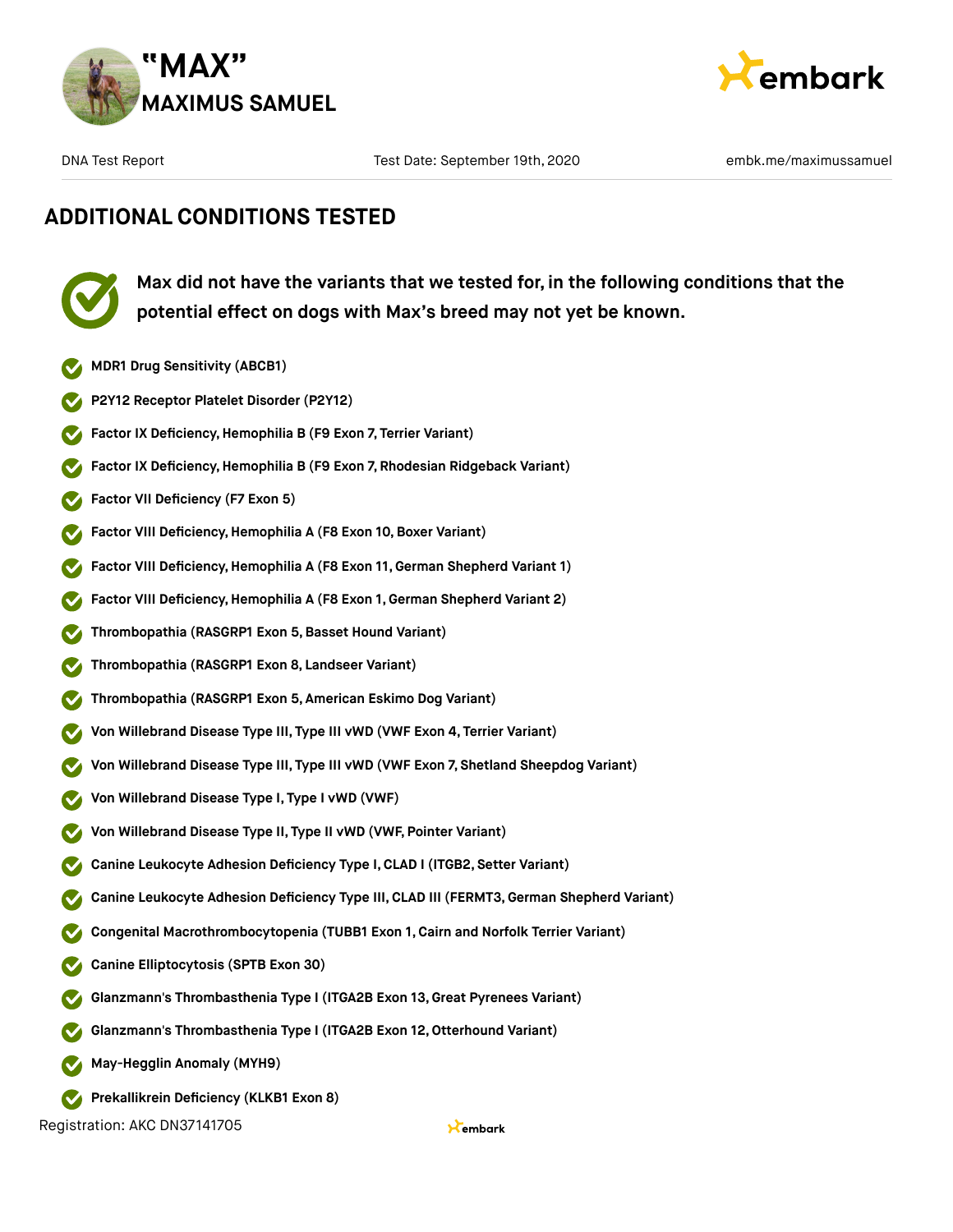



### **ADDITIONAL CONDITIONS TESTED**

- **Pyruvate Kinase Deficiency (PKLR Exon 7, Pug Variant)**
- **Pyruvate Kinase Deficiency (PKLR Exon 7,Beagle Variant)**
- **Pyruvate Kinase Deficiency (PKLR Exon 10, Terrier Variant)**
- **Trapped Neutrophil Syndrome, TNS (VPS13B)**
- **Ligneous Membranitis, LM (PLG)**
- **Platelet Factor X Receptor Deficiency, Scott Syndrome (TMEM16F)**
- **Methemoglobinemia (CYB5R3)**
- **Congenital Hypothyroidism (TPO, Tenterfield Terrier Variant)**
- **Congenital Hypothyroidism (TPO, Rat, Toy,Hairless Terrier Variant)**
- **Complement 3 Deficiency,C3 Deficiency (C3)**
- **Severe Combined Immunodeficiency, SCID (PRKDC, Terrier Variant)**
- **Severe Combined Immunodeficiency, SCID (RAG1, Wetterhoun Variant)**
- **X-linked Severe Combined Immunodeficiency, X-SCID (IL2RG Exon 1, Basset Hound Variant)**
- **X-linked Severe Combined Immunodeficiency, X-SCID (IL2RG,Corgi Variant)**
- **Progressive Retinal Atrophy,rcd1 (PDE6B Exon 21, Irish Setter Variant)**
- **Progressive Retinal Atrophy,rcd3 (PDE6A)**
- **Progressive Retinal Atrophy,CNGA (CNGA1 Exon 9)**
- **Progressive Retinal Atrophy, prcd (PRCD Exon 1)**
- **Progressive Retinal Atrophy, PRA1 (CNGB1)**
- **Progressive Retinal Atrophy (SAG)**
- **Golden Retriever Progressive Retinal Atrophy 1, GR-PRA1 (SLC4A3)**
- **Golden Retriever Progressive Retinal Atrophy 2,GR-PRA2 (TTC8)**
- **Progressive Retinal Atrophy, crd1 (PDE6B, American Staffordshire Terrier Variant)**
- **Progressive Retinal Atrophy, crd4/cord1 (RPGRIP1)**
- **X-Linked Progressive Retinal Atrophy 1, XL-PRA1 (RPGR)**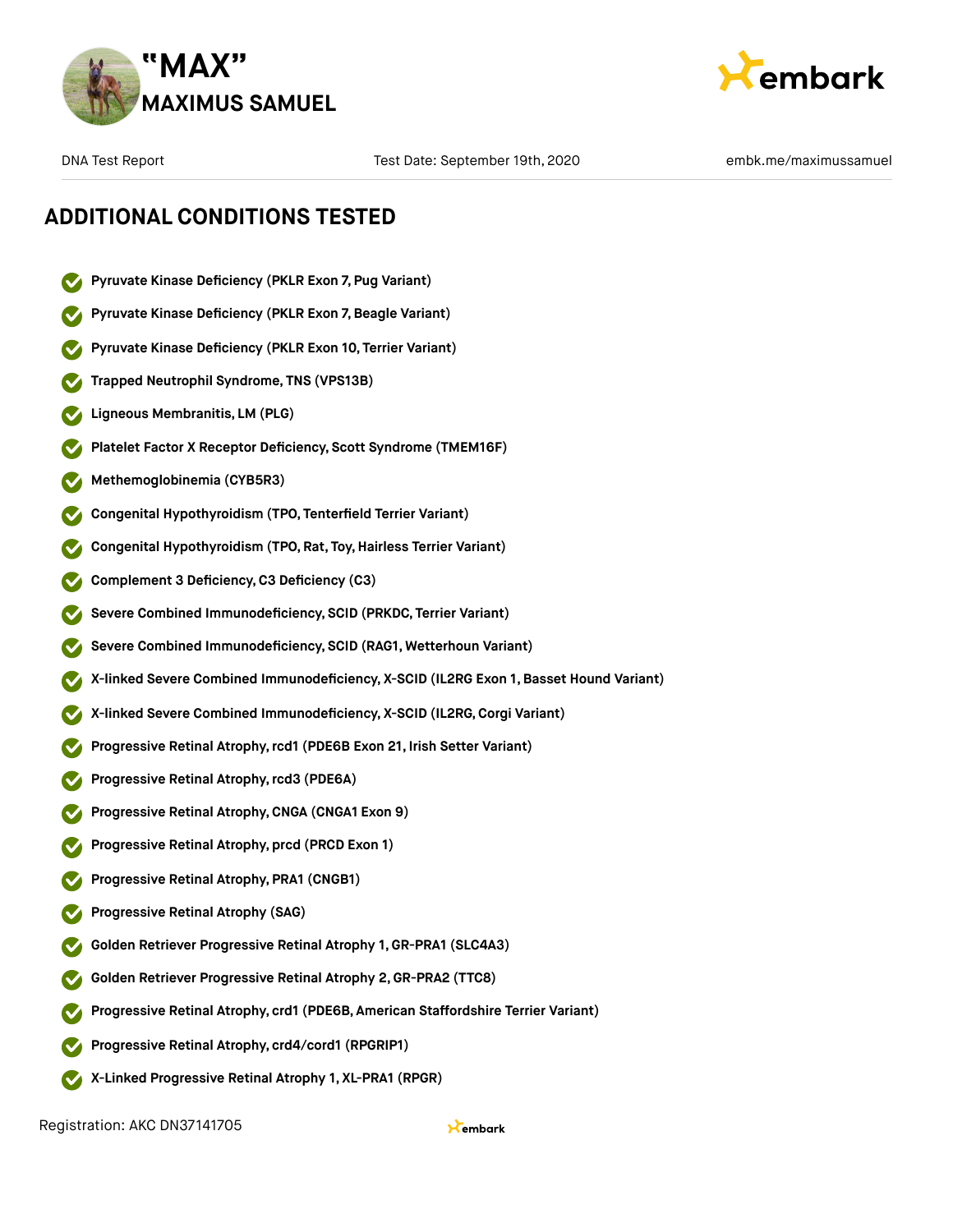



### **ADDITIONAL CONDITIONS TESTED**

- **Progressive Retinal Atrophy, PRA3 (FAM161A)**
- **Collie Eye Anomaly,Choroidal Hypoplasia,CEA (NHEJ1)**
- **Day Blindness,Cone Degeneration, Achromatopsia (CNGB3 Exon 6,German Shorthaired Pointer Variant)**
- **Achromatopsia (CNGA3 Exon 7,German Shepherd Variant)**
- **Achromatopsia (CNGA3 Exon 7, Labrador Retriever Variant)**
- **Autosomal Dominant Progressive Retinal Atrophy (RHO)**
- **Canine Multifocal Retinopathy, cmr1 (BEST1 Exon 2)**
- **Canine Multifocal Retinopathy, cmr2 (BEST1 Exon 5,Coton de Tulear Variant)**
- **Canine Multifocal Retinopathy, cmr3 (BEST1 Exon 10 Deletion, Finnish and Swedish Lapphund, Lapponian Herder Variant)**
- **Primary Open Angle Glaucoma (ADAMTS10 Exon 9,Norwegian Elkhound Variant)**
- **Primary Open Angle Glaucoma (ADAMTS10 Exon 17,Beagle Variant)**
- **Primary Open Angle Glaucoma (ADAMTS17 Exon 11,Basset Fauve de Bretagne Variant)**
- **Primary Open Angle Glaucoma and Primary Lens Luxation (ADAMTS17 Exon 2,Chinese Shar-Pei Variant)**
- **Goniodysgenesis and Glaucoma, Pectinate Ligament Dysplasia, PLD (OLFM3)**
- **Hereditary Cataracts, Early-Onset Cataracts, Juvenile Cataracts (HSF4 Exon 9, Australian Shepherd Variant)**
- **Primary Lens Luxation (ADAMTS17)**
- **Congenital Stationary Night Blindness (RPE65, Briard Variant)**
- **Macular Corneal Dystrophy, MCD (CHST6)**
- **2,8-Dihydroxyadenine Urolithiasis, 2,8-DHA Urolithiasis (APRT)**
- **Cystinuria Type I-A (SLC3A1,Newfoundland Variant)**
- **Cystinuria Type II-A (SLC3A1, Australian Cattle Dog Variant)**
- **Cystinuria Type II-B (SLC7A9, Miniature Pinscher Variant)**
- **Hyperuricosuria and Hyperuricemia or Urolithiasis,HUU (SLC2A9)**
- **Polycystic Kidney Disease, PKD (PKD1)**
- **Primary Hyperoxaluria (AGXT)**  $\bullet$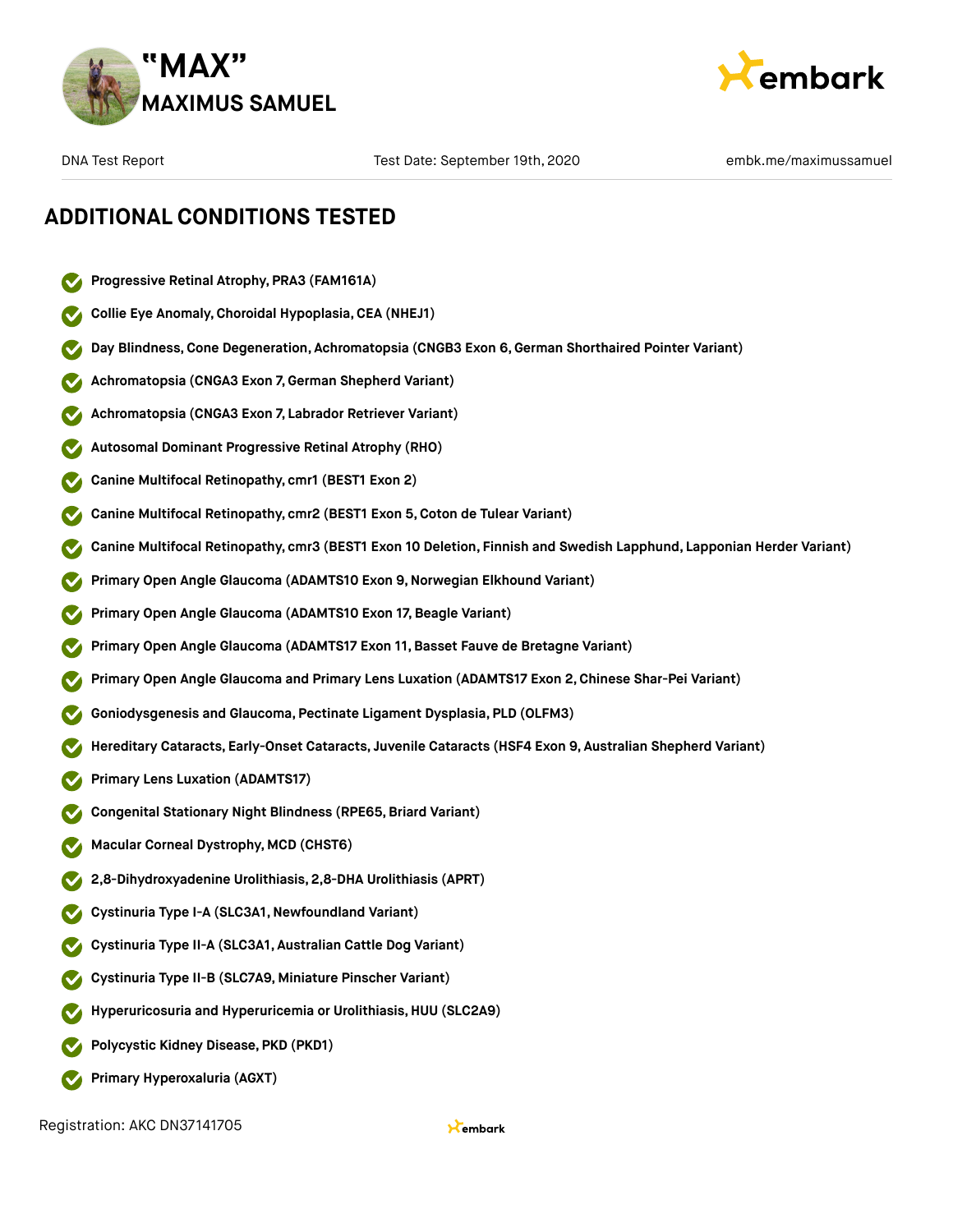



### **ADDITIONAL CONDITIONS TESTED**

- **Protein Losing Nephropathy, PLN (NPHS1)**
- **X-Linked Hereditary Nephropathy, XLHN (COL4A5 Exon 35, Samoyed Variant 2)**
- **Autosomal Recessive Hereditary Nephropathy, Familial Nephropathy, ARHN (COL4A4 Exon 3,Cocker Spaniel Variant)**
- **Primary Ciliary Dyskinesia, PCD (CCDC39 Exon 3,Old English Sheepdog Variant)**
- **Congenital Keratoconjunctivitis Sicca and Ichthyosiform Dermatosis,Dry Eye Curly Coat Syndrome, CKCSID (FAM83H Exon 5)**
- **X-linked Ectodermal Dysplasia, Anhidrotic Ectodermal Dysplasia, XHED (EDA Intron 8)**
- **Renal Cystadenocarcinoma and Nodular Dermatofibrosis, RCND (FLCN Exon 7)**
- **Canine Fucosidosis (FUCA1)**
- **Glycogen Storage Disease Type II, Pompe's Disease,GSD II (GAA, Finnish and Swedish Lapphund, Lapponian Herder Variant)**
- **Glycogen Storage Disease Type IA, Von Gierke Disease,GSD IA (G6PC, Maltese Variant)**
- **Glycogen Storage Disease Type IIIA,GSD IIIA (AGL,Curly Coated Retriever Variant)**
- **Mucopolysaccharidosis Type I, MPS I (IDUA, Plott Hound Variant)**
- **Mucopolysaccharidosis Type IIIA, Sanfilippo Syndrome Type A, MPS IIIA (SGSH Exon 6,Dachshund Variant)**
- **Mucopolysaccharidosis Type IIIA, Sanfilippo Syndrome Type A, MPS IIIA (SGSH Exon 6,New Zealand Huntaway Variant)**
- **Mucopolysaccharidosis Type VII, Sly Syndrome, MPS VII (GUSB Exon 5, Terrier Brasileiro Variant)**
- **Glycogen storage disease Type VII, Phosphofructokinase Deficiency, PFK Deficiency (PFKM, Whippet and English Springer Spaniel Variant)**
- **Glycogen storage disease Type VII, Phosphofructokinase Deficiency, PFK Deficiency (PFKM, Wachtelhund Variant)**
- **Lagotto Storage Disease (ATG4D)**
- **Neuronal Ceroid Lipofuscinosis 1,NCL 1 (PPT1 Exon 8,Dachshund Variant 1)**
- **Neuronal Ceroid Lipofuscinosis 2,NCL 2 (TPP1 Exon 4,Dachshund Variant 2)**
- **Neuronal Ceroid Lipofuscinosis,Cerebellar Ataxia,NCL4A (ARSG Exon 2, American Staffordshire Terrier Variant)**
- **Neuronal Ceroid Lipofuscinosis 5,NCL 5 (CLN5 Exon 4 SNP,Border Collie Variant)**
- **Neuronal Ceroid Lipofuscinosis 6,NCL 6 (CLN6 Exon 7, Australian Shepherd Variant)**
- **Neuronal Ceroid Lipofuscinosis 8,NCL 8 (CLN8 Exon 2, English Setter Variant)**
- **Neuronal Ceroid Lipofuscinosis 7,NCL 7 (MFSD8, Chihuahua and Chinese Crested Variant)**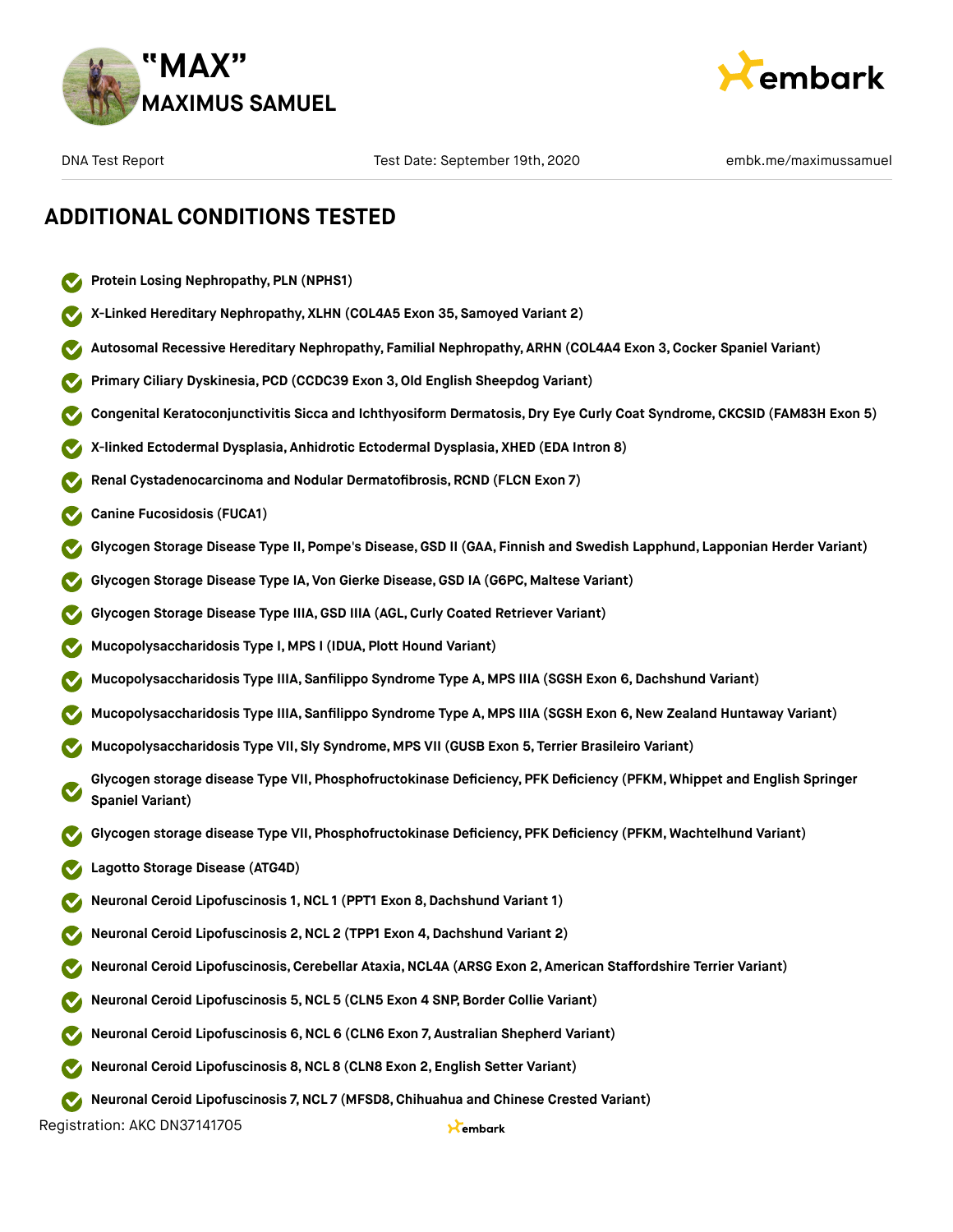



### **ADDITIONAL CONDITIONS TESTED**

- **Neuronal Ceroid Lipofuscinosis 8,NCL 8 (CLN8, Australian Shepherd Variant)**
- **Neuronal Ceroid Lipofuscinosis 10,NCL 10 (CTSD Exon 5, American Bulldog Variant)**
- **Neuronal Ceroid Lipofuscinosis 5,NCL 5 (CLN5 Exon 4 Deletion,Golden Retriever Variant)**
- **Adult-Onset Neuronal Ceroid Lipofuscinosis,NCL A,NCL 12 (ATP13A2, Tibetan Terrier Variant)**
- **Late-Onset Neuronal Ceroid Lipofuscinosis,NCL 12 (ATP13A2, Australian Cattle Dog Variant)**
- **GM1 Gangliosidosis (GLB1 Exon 15, Shiba Inu Variant)**
- **GM1 Gangliosidosis (GLB1 Exon 15, Alaskan Husky Variant)**
- **GM1 Gangliosidosis (GLB1 Exon 2, Portuguese Water Dog Variant)**
- **GM2 Gangliosidosis (HEXB, Poodle Variant)**
- **GM2 Gangliosidosis (HEXA, Japanese Chin Variant)**
- **Globoid Cell Leukodystrophy, Krabbe disease (GALC Exon 5, Terrier Variant)**
- **Autosomal Recessive Amelogenesis Imperfecta, Familial Enamel Hypoplasia (ENAM Deletion, Italian Greyhound Variant)**
- **Autosomal Recessive Amelogenesis Imperfecta, Familial Enamel Hypoplasia (ENAM SNP, Parson Russell Terrier Variant)**
- **Persistent Mullerian Duct Syndrome, PMDS (AMHR2)**
- **Deafness and Vestibular Syndrome of Dobermans,DVDob,DINGS (MYO7A)**
- **Shar-Pei Autoinflammatory Disease, SPAID, Shar-Pei Fever (MTBP)**
- **Alaskan Husky Encephalopathy, Subacute Necrotizing Encephalomyelopathy (SLC19A3)**
- **Alexander Disease (GFAP)**
- **Cerebellar Abiotrophy,Neonatal Cerebellar Cortical Degeneration,NCCD (SPTBN2,Beagle Variant)**
- **Cerebellar Ataxia, Progressive Early-Onset Cerebellar Ataxia (SEL1L, Finnish Hound Variant)**
- **Cerebellar Hypoplasia (VLDLR, Eurasier Variant)**
- **Spinocerebellar Ataxia, Late-Onset Ataxia, LoSCA (CAPN1)**
- **Spinocerebellar Ataxia with Myokymia and/or Seizures (KCNJ10)**
- **Hereditary Ataxia,Cerebellar Degeneration (RAB24,Old English Sheepdog and Gordon Setter Variant)**
- **Benign Familial Juvenile Epilepsy, Remitting Focal Epilepsy (LGI2)**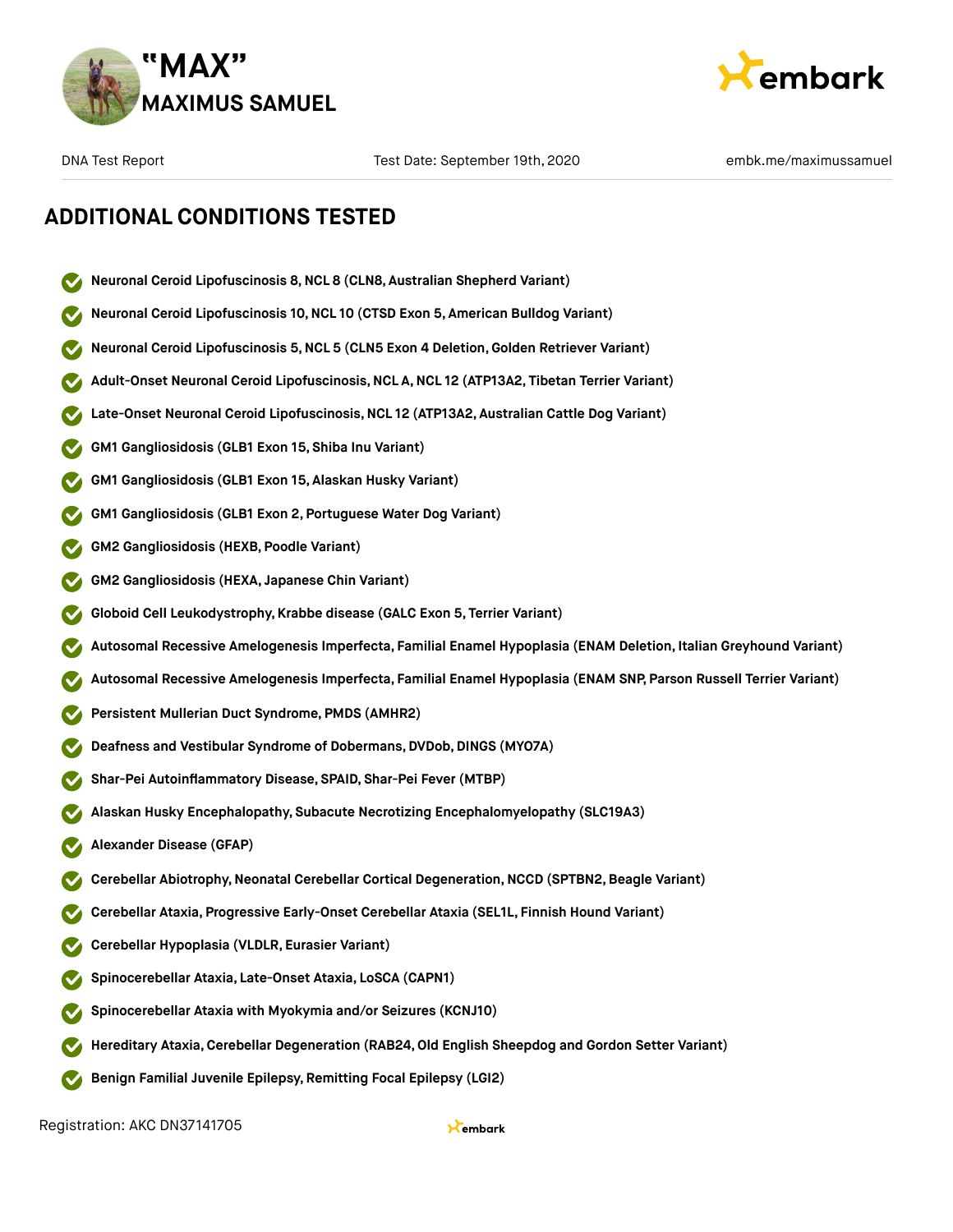



### **ADDITIONAL CONDITIONS TESTED**

- **Degenerative Myelopathy,DM (SOD1A)**
- **Fetal-Onset Neonatal Neuroaxonal Dystrophy (MFN2,Giant Schnauzer Variant)**
- **Hypomyelination and Tremors (FNIP2, Weimaraner Variant)**
- **Shaking Puppy Syndrome, X-linked Generalized Tremor Syndrome (PLP1, English Springer Spaniel Variant)**
- **Neuroaxonal Dystrophy,NAD (TECPR2, Spanish Water Dog Variant)**
- **Neuroaxonal Dystrophy,NAD (VPS11, Rottweiler Variant)**
- **L-2-Hydroxyglutaricaciduria, L2HGA (L2HGDH, Staffordshire Bull Terrier Variant)**
- **Neonatal Encephalopathy with Seizures, NEWS (ATF2)**
- **Polyneuropathy (NDRG1 Deletion,Greyhound Variant)**
- **Alaskan Malamute Polyneuropathy, AMPN (NDRG1 SNP)**
- **Narcolepsy (HCRTR2 Intron 6, Labrador Retriever Variant)**
- **Narcolepsy (HCRTR2 Exon 1,Dachshund Variant)**
- **Progressive Neuronal Abiotrophy,Canine Multiple System Degeneration,CMSD (SERAC1 Exon 15, Kerry Blue Terrier Variant)**
- **Progressive Neuronal Abiotrophy,Canine Multiple System Degeneration,CMSD (SERAC1 Exon 4, Chinese Crested Variant)**
- **Juvenile Laryngeal Paralysis and Polyneuropathy, Polyneuropathy with Ocular Abnormalities and Neuronal Vacuolation, POANV (RAB3GAP1, Rottweiler Variant)**
- **Hereditary Sensory Autonomic Neuropathy, Acral Mutilation Syndrome, AMS (GDNF-AS, Spaniel and Pointer Variant)**
- **Juvenile-Onset Polyneuropathy, Leonberger Polyneuropathy 1, LPN1 (LPN1, ARHGEF10)**
- **Juvenile Myoclonic Epilepsy (DIRAS1)**
- **Juvenile-Onset Polyneuropathy, Leonberger Polyneuropathy 2, LPN2 (GJA9)**
- **Dilated Cardiomyopathy, DCM1 (PDK4, Doberman Pinscher Variant 1)**
- **Dilated Cardiomyopathy, DCM2 (TTN, Doberman Pinscher Variant 2)**
- **Long QT Syndrome (KCNQ1)**
- **Muscular Dystrophy (DMD,Cavalier King Charles Spaniel Variant 1)**
- **Muscular Dystrophy (DMD,Golden Retriever Variant)**
- **Limb** Girdle Muscular Dystrophy (SGCD, Boston Terrier Variant)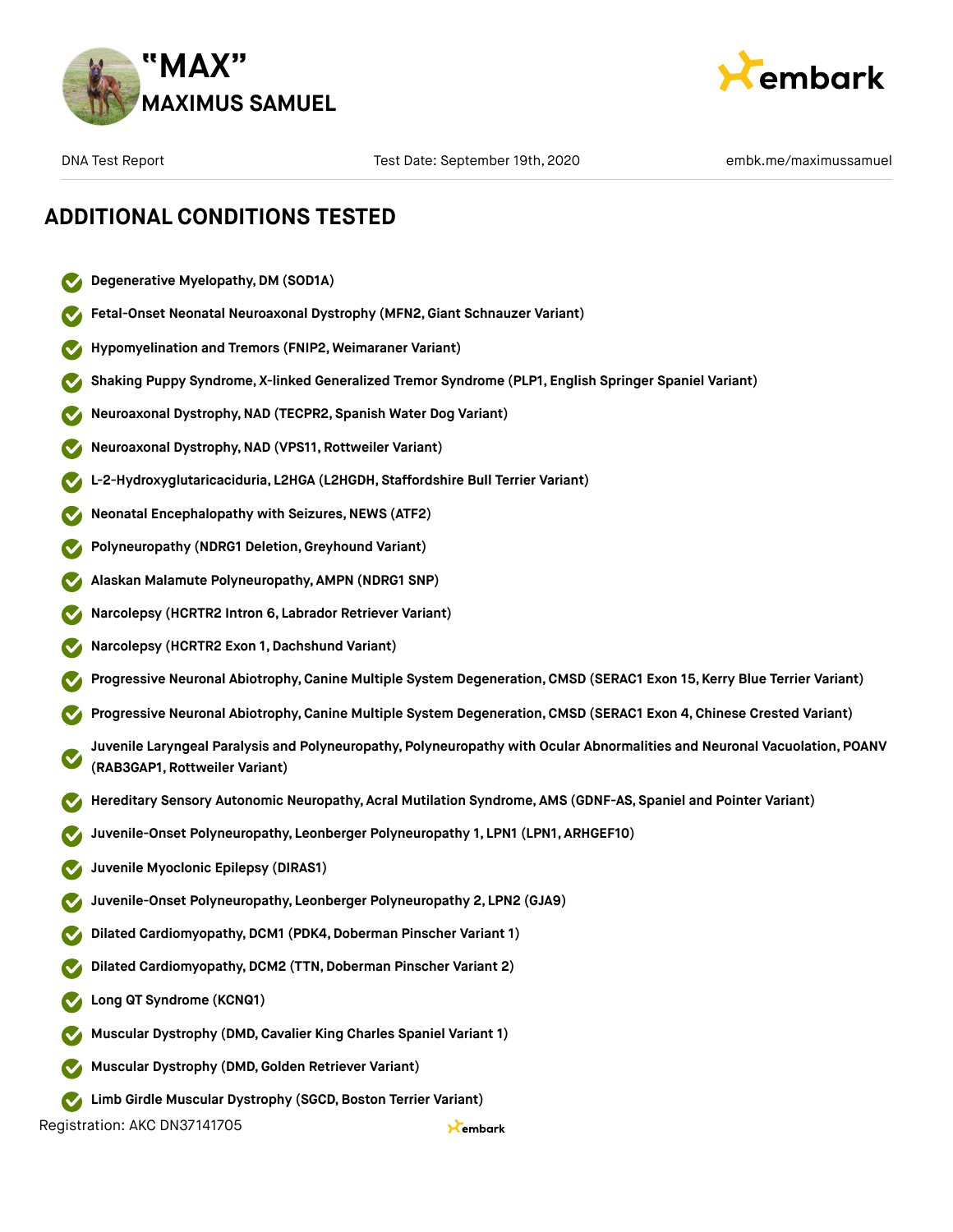



### **ADDITIONAL CONDITIONS TESTED**

- **Centronuclear Myopathy,CNM (PTPLA)**
- **Exercise-Induced Collapse, EIC (DNM1)**
- **Inherited Myopathy of Great Danes (BIN1)**
- **Myostatin Deficiency,Bully Whippet Syndrome (MSTN)**
- **Myotonia Congenita (CLCN1 Exon 7, Miniature Schnauzer Variant)**
- **Myotonia Congenita (CLCN1 Exon 23, Australian Cattle Dog Variant)**
- **Myotubular Myopathy 1, X-linked Myotubular Myopathy, XL-MTM (MTM1, Labrador Retriever Variant)**
- **Hypocatalasia, Acatalasemia (CAT)**
- **Pyruvate Dehydrogenase Deficiency (PDP1, Spaniel Variant)**
- **Malignant Hyperthermia (RYR1)**
- **Imerslund-Grasbeck Syndrome, Selective Cobalamin Malabsorption (CUBN Exon 53,Border Collie Variant)**
- **Imerslund-Grasbeck Syndrome, Selective Cobalamin Malabsorption (CUBN Exon 8,Beagle Variant)**
- **Inherited Selected Cobalamin Malabsorption with Proteinuria (CUBN, Komondor Variant)**
- **Lundehund Syndrome (LEPREL1)**
- **Congenital Myasthenic Syndrome,CMS (CHAT,Old Danish Pointing Dog Variant)**
- **Congenital Myasthenic Syndrome,CMS (COLQ, Labrador Retriever Variant)**
- **Congenital Myasthenic Syndrome,CMS (CHRNE, Jack Russell Terrier Variant)**
- **Episodic Falling Syndrome (BCAN)**
- **Paroxysmal Dyskinesia, PxD (PIGN)**
- **Dystrophic Epidermolysis Bullosa (COL7A1,Golden Retriever Variant)**
- **Dystrophic Epidermolysis Bullosa (COL7A1,Central Asian Shepherd Dog Variant)**
- **Ectodermal Dysplasia, Skin Fragility Syndrome (PKP1, Chesapeake Bay Retriever Variant)**
- **Ichthyosis, Epidermolytic Hyperkeratosis (KRT10, Terrier Variant)**
- **Ichthyosis, ICH1 (PNPLA1,Golden Retriever Variant)**
- **Ichthyosis (SLC27A4,Great Dane Variant)**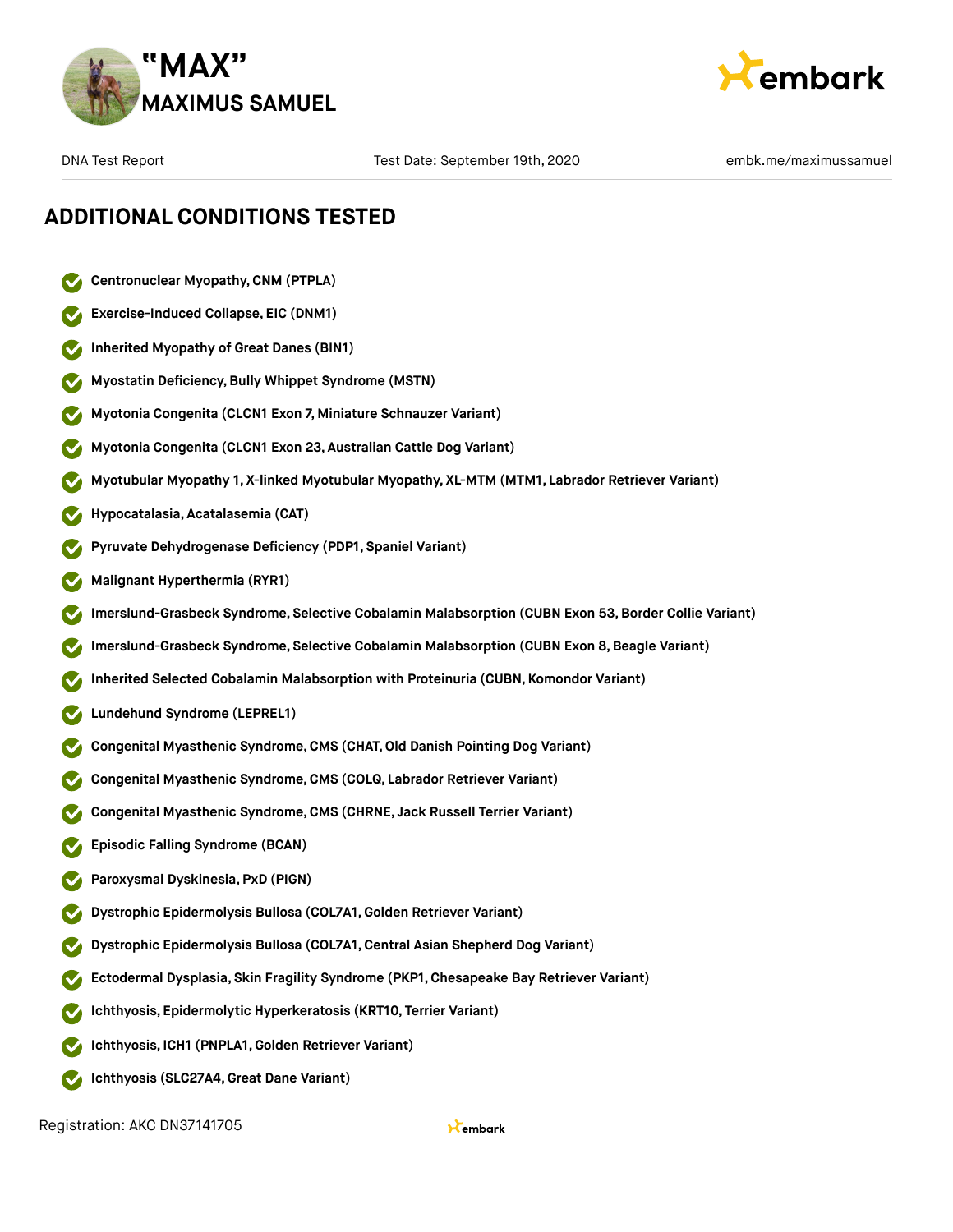



### **ADDITIONAL CONDITIONS TESTED**

- **Ichthyosis (NIPAL4, American Bulldog Variant)**  $\checkmark$
- **Focal Non-Epidermolytic Palmoplantar Keratoderma, Pachyonychia Congenita (KRT16, Dogue de Bordeaux Variant)**
- **Hereditary Footpad Hyperkeratosis (FAM83G, Terrier and Kromfohrlander Variant)**
- **Hereditary Nasal Parakeratosis,HNPK (SUV39H2)**
- **Musladin-Lueke Syndrome, MLS (ADAMTSL2)**
- **Oculocutaneous Albinism,OCA (SLC45A2, Pekingese Variant)**
- **Bald Thigh Syndrome (IGFBP5)**
- **Cleft Lip and/or Cleft Palate (ADAMTS20,Nova Scotia Duck Tolling Retriever Variant)**
- **Hereditary Vitamin D-Resistant Rickets (VDR)**
- **Osteogenesis Imperfecta,Brittle Bone Disease (COL1A2,Beagle Variant)**
- **Osteogenesis Imperfecta,Brittle Bone Disease (SERPINH1, Dachshund Variant)**
- **Osteogenesis Imperfecta,Brittle Bone Disease (COL1A1,Golden Retriever Variant)**
- **Osteochondrodysplasia, Skeletal Dwarfism (SLC13A1, Poodle Variant)**
- **Skeletal Dysplasia 2, SD2 (COL11A2, Labrador Retriever Variant)**
- **Craniomandibular Osteopathy,CMO (SLC37A2)**
- **Chondrodystrophy and Intervertebral Disc Disease,CDDY/IVDD, Type I IVDD (FGF4 retrogene CFA12)**
- **Chondrodystrophy (ITGA10,Norwegian Elkhound and Karelian Bear Dog Variant)**